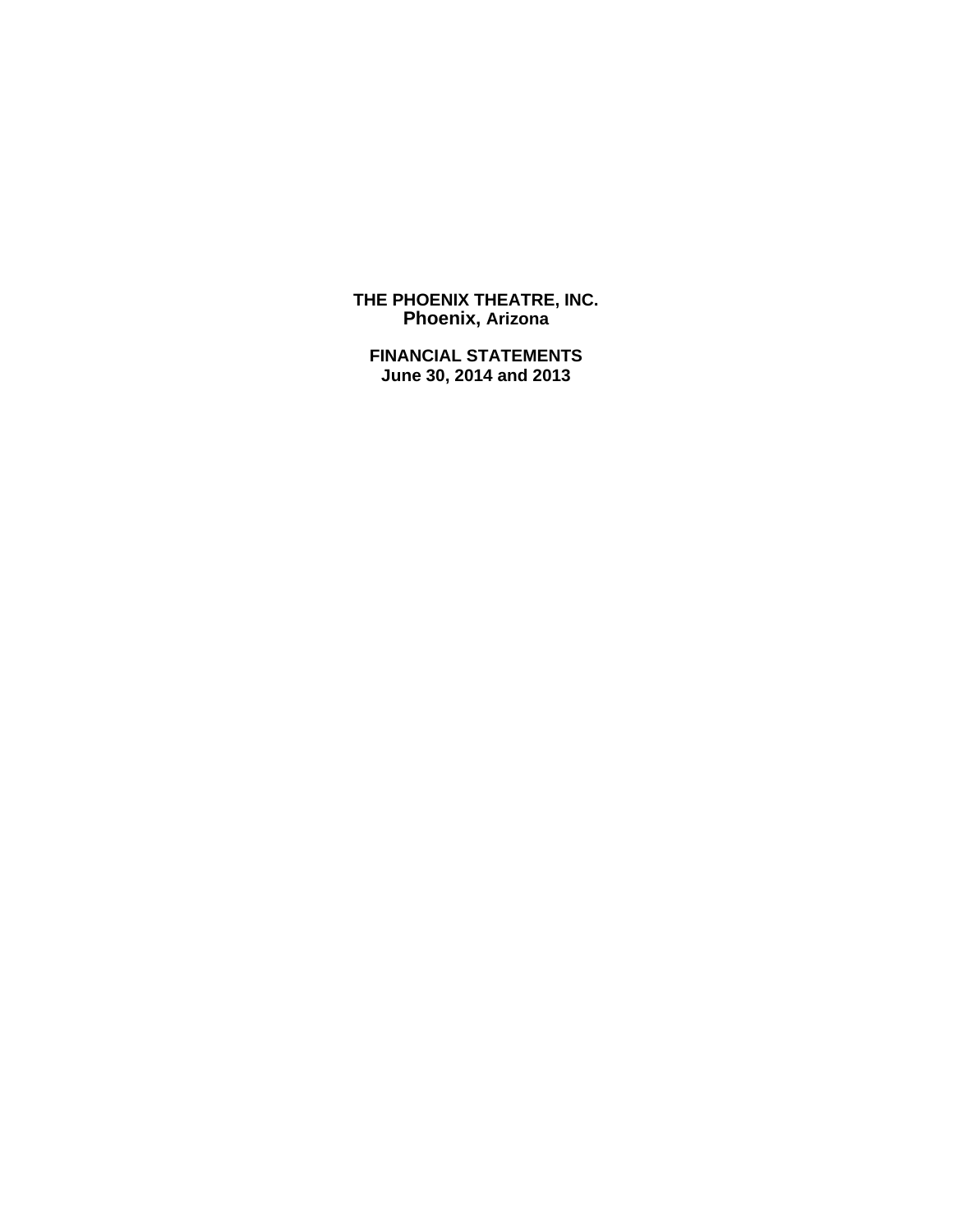# **THE PHOENIX THEATRE, INC. AND SUBSIDIARY TABLE OF CONTENTS June 30, 2014 and 2013**

| INDEPENDENT AUDITORS' REPORT                       |   |
|----------------------------------------------------|---|
| <b>FINANCIAL STATEMENTS</b>                        |   |
| STATEMENTS OF FINANCIAL POSITION                   | 3 |
| STATEMENTS OF ACTIVITIES AND CHANGES IN NET ASSETS | 4 |
| <b>STATEMENTS OF FUNCTIONAL EXPENSES</b>           | 6 |
| <b>STATEMENTS OF CASH FLOWS</b>                    | 8 |
| <b>NOTES TO FINANCIAL STATEMENTS</b>               | 9 |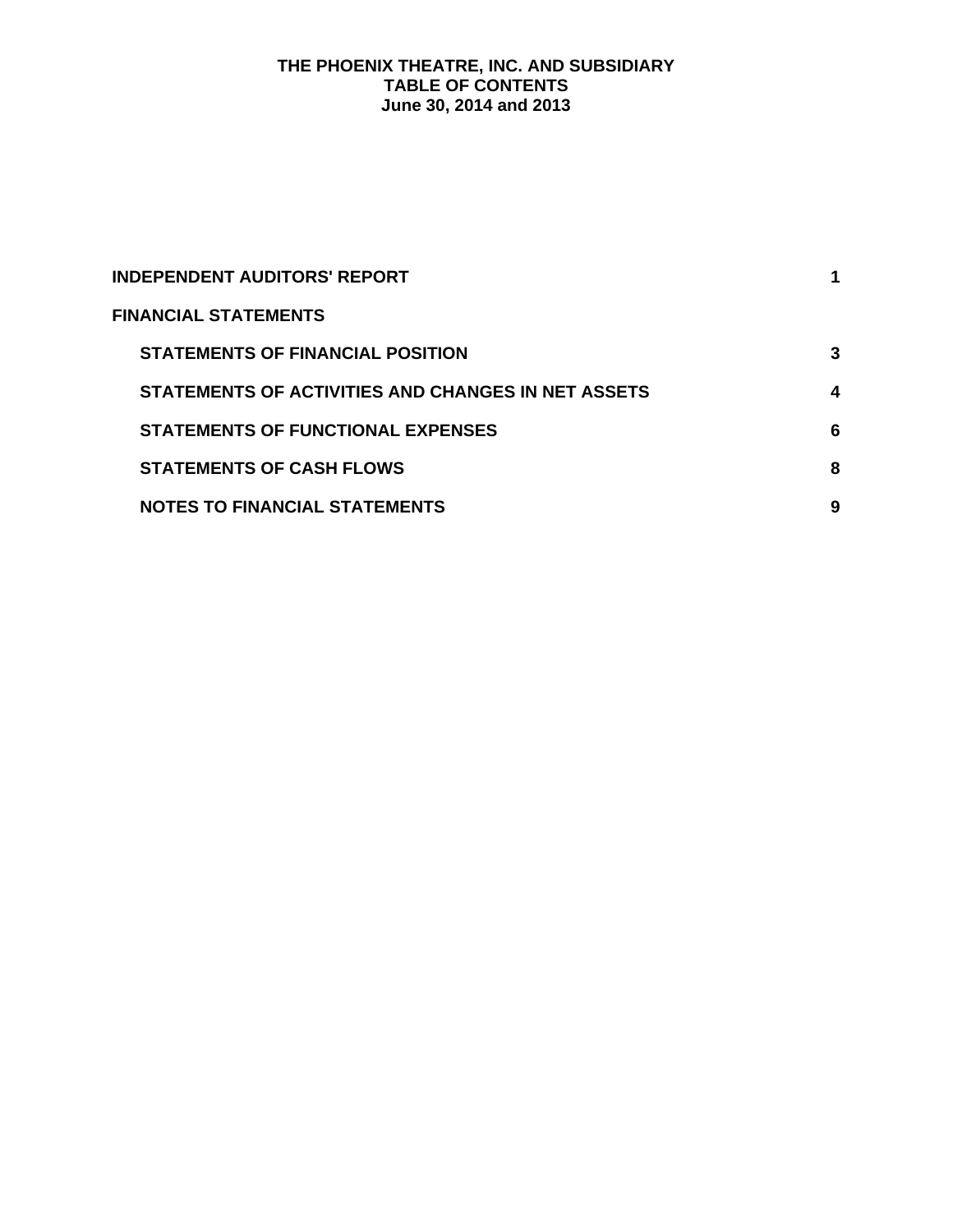

# **INDEPENDENT AUDITORS' REPORT**

Board of Directors The Phoenix Theatre, Inc. Phoenix, Arizona

We have audited the accompanying financial statements of The Phoenix Theatre, Inc. (Theatre), which comprise the statements of financial position as of June 30, 2014 and 2013, and the related statements of activities and changes in net assets, functional expenses, and cash flows for the years then ended, and the related notes to the financial statements.

# *Management's Responsibility for the Financial Statements*

Management is responsible for the preparation and fair presentation of these financial statements in accordance with accounting principles generally accepted in the United States of America; this includes the design, implementation, and maintenance of internal control relevant to the preparation and fair presentation of the financial statements that are free from material misstatement, whether due to fraud or error.

#### *Auditors' Responsibility*

Our responsibility is to express an opinion on these financial statements based on our audits. We conducted our audits in accordance with auditing standards generally accepted in the United States of America. Those standards require that we plan and perform the audit to obtain reasonable assurance about whether the financial statements are free from material misstatement.

An audit involves performing procedures to obtain audit evidence about the amounts and disclosures in the financial statements. The procedures selected depend on the auditors' judgment, including the assessment of the risks of material misstatement of the financial statements, whether due to fraud or error. In making those risk assessments, the auditor considers internal control relevant to the entity's preparation and fair presentation of the financial statements in order to design audit procedures that are appropriate in the circumstances, but not for the purpose of expressing an opinion on the effectiveness of the entity's internal control. Accordingly, we express no such opinion. An audit also includes evaluating the appropriateness of accounting policies used and the reasonableness of significant accounting estimates made by management, as well as evaluating the overall presentation of the financial statements.

We believe that the audit evidence we have obtained is sufficient and appropriate to provide a basis for our audit opinion.

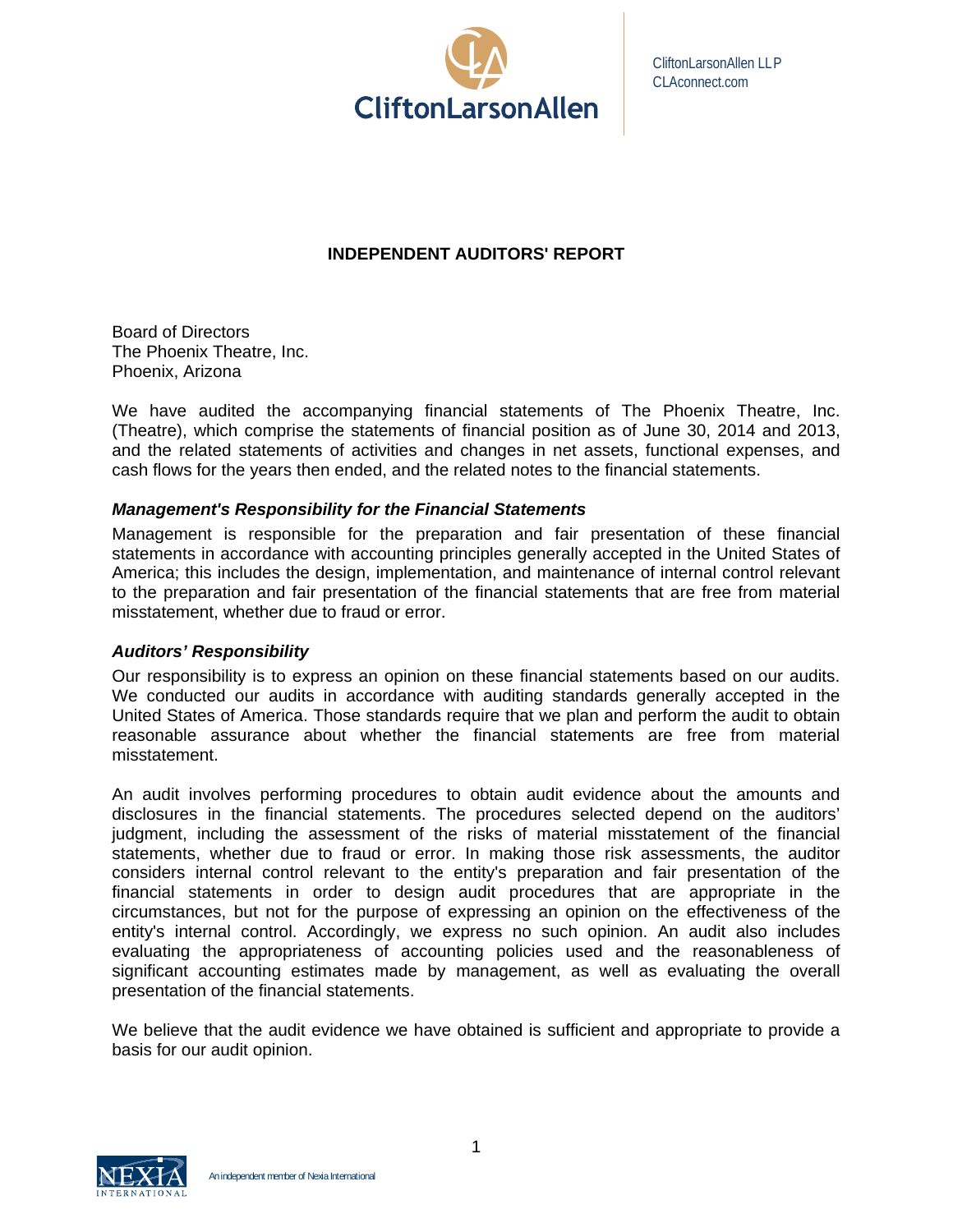Board of Directors The Phoenix Theatre, Inc.

### *Opinion*

In our opinion, the financial statements referred to above present fairly, in all material respects, the financial position of The Phoenix Theatre, Inc. and Subsidiary as of June 30, 2014 and 2013, and its changes in net assets and its cash flows for the years then ended in accordance with accounting principles generally accepted in the United States of America.

Vifton Larson Allen LLP

Phoenix, Arizona December 2, 2014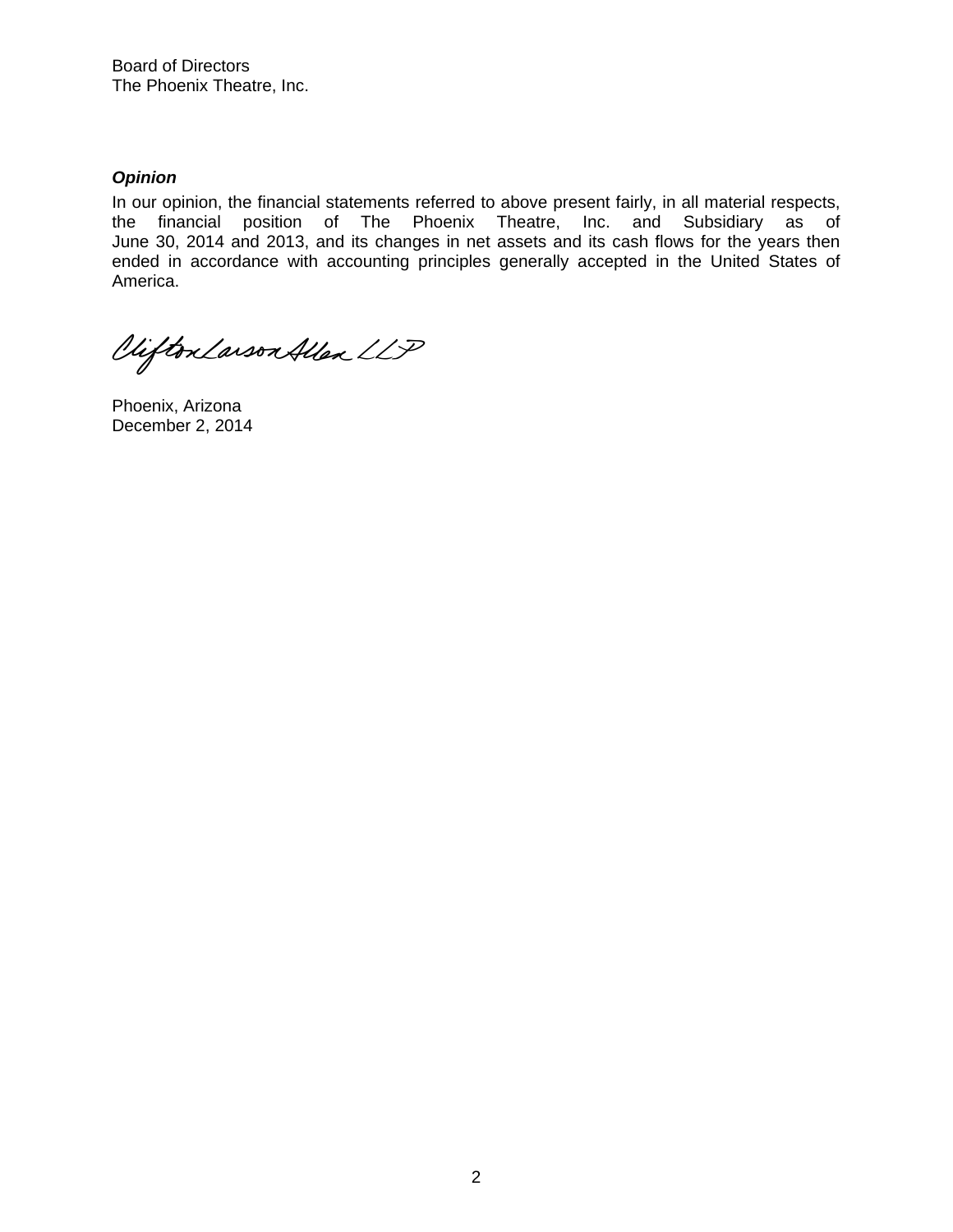# **THE PHOENIX THEATRE, INC. AND SUBSIDIARY STATEMENTS OF FINANCIAL POSITION June 30, 2014 and 2013**

|                                                             | 2014             | 2013            |
|-------------------------------------------------------------|------------------|-----------------|
| <b>CURRENT ASSETS</b>                                       |                  |                 |
| Cash and cash equivalents                                   | \$<br>491,538    | \$<br>16,379    |
| Accounts receivable                                         | 9,597            | 8,912           |
| Pledges receivable                                          | 228,823          | 189,063         |
| Prepaid expenses and other assets                           | 159,224          | 240,042         |
| Donated facility space receivable, current portion          | 547,600          | 693,728         |
| Donated utility allowance receivable, current portion       | 68,547           | 70,934          |
| Total current assets                                        | 1,505,329        | 1,219,058       |
| PLEDGES RECEIVABLE, NET                                     |                  |                 |
| Less current maturities and unamortized discount            | 130,000          | 283,250         |
| <b>COSTUME INVENTORY</b>                                    | 60,353           | 60,353          |
| PROPERTY AND EQUIPMENT, net                                 | 1,209,785        | 872,532         |
| <b>ASSETS RESTRICTED FOR CAPITAL CAMPAIGN</b>               |                  |                 |
| Restricted cash                                             |                  | 273,255         |
| Pledges receivable, less allowance and unamortized discount | 2,216,782        | 972,553         |
| Total assets restricted for capital campaign                | 2,216,782        | 1,245,808       |
| <b>DONATED FACILITY SPACE RECEIVABLE, net</b>               | 11,805,042       | 2,450,946       |
| DONATED UTILITY ALLOWANCE RECEIVABLE, net                   | 1,477,721        | 290,933         |
| <b>LIQUOR LICENSE</b>                                       | 74,664           | 19,715          |
| <b>TOTAL ASSETS</b>                                         | \$<br>18,479,676 | \$<br>6,442,595 |
| <b>LIABILITIES AND NET ASSETS</b>                           |                  |                 |
| <b>CURRENT LIABILITIES</b>                                  |                  |                 |
| Accounts payable                                            | \$<br>91,331     | \$<br>304,425   |
| Accrued expenses                                            | 79,613           | 63,053          |
| Deferred revenue                                            | 1,065,772        | 1,014,843       |
| Current maturities of note payable                          | 141,023          | 2,639           |
| Lines of credit                                             | 1,800,000        | 2,300,000       |
| Total current liabilities                                   | 3,177,739        | 3,684,960       |
| <b>NOTE PAYABLE, less current maturities</b>                | 261,985          | 831             |
| <b>Total liabilities</b>                                    | 3,439,724        | 3,685,791       |
| <b>NET ASSETS</b>                                           |                  |                 |
| Unrestricted                                                | (1,511,363)      | (2,559,658)     |
| Temporarily restricted                                      | 16,506,315       | 5,271,462       |
| Permanently restricted                                      | 45,000           | 45,000          |
| Total net assets                                            | 15,039,952       | 2,756,804       |
| TOTAL LIABILITIES AND NET ASSETS                            | \$<br>18,479,676 | \$<br>6,442,595 |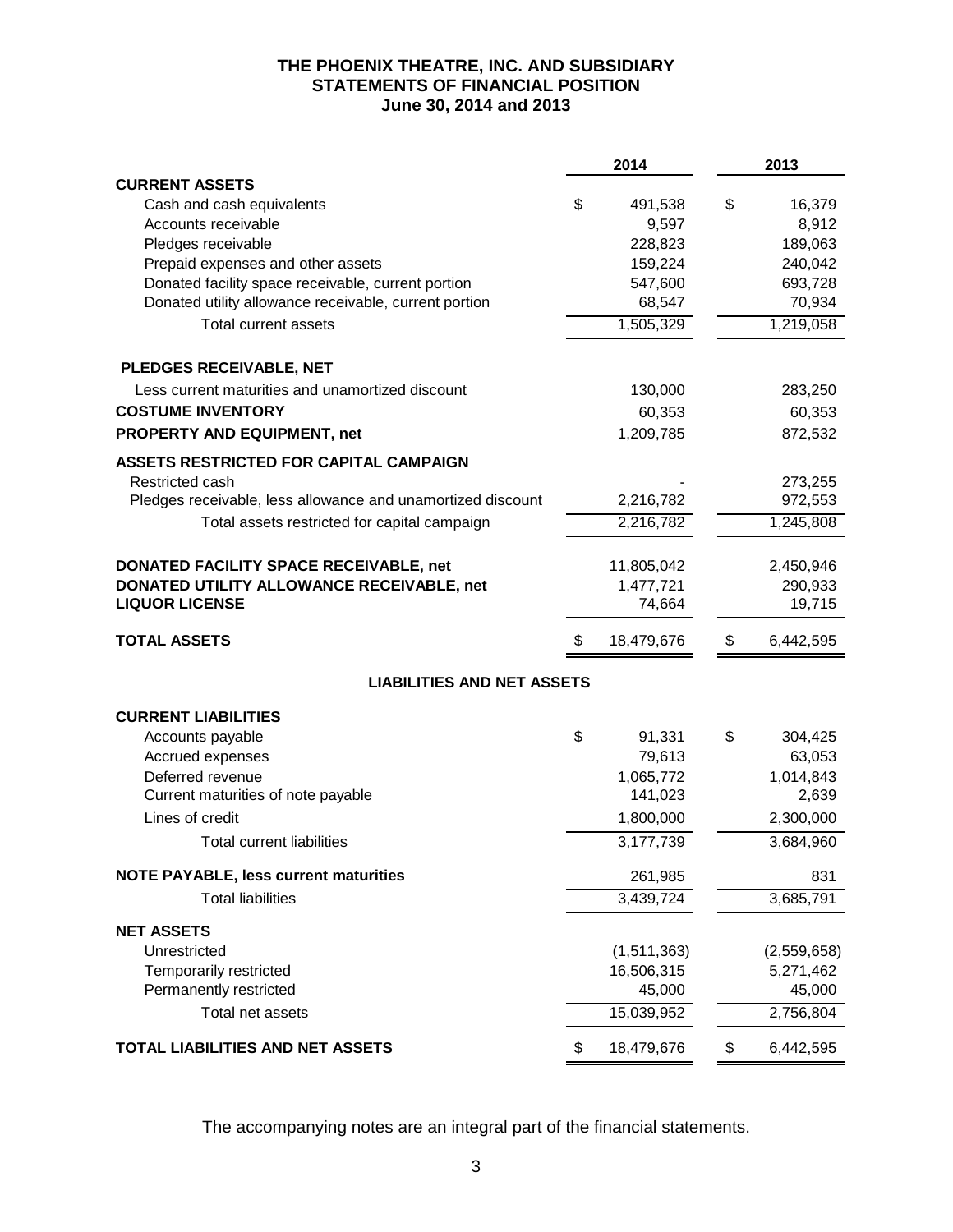### **THE PHOENIX THEATRE, INC. AND SUBSIDIARY STATEMENT OF ACTIVITIES AND CHANGES IN NET ASSETS Year Ended June 30, 2014**

|                                                                |                     |             |                   | <b>Temporarily</b> |                   | <b>Permanently</b> |                  |  |
|----------------------------------------------------------------|---------------------|-------------|-------------------|--------------------|-------------------|--------------------|------------------|--|
|                                                                | <b>Unrestricted</b> |             | <b>Restricted</b> |                    | <b>Restricted</b> |                    | <b>Totals</b>    |  |
| <b>REVENUES AND PUBLIC SUPPORT</b>                             |                     |             |                   |                    |                   |                    |                  |  |
| Performance programs                                           | \$                  | 3,379,380   | \$                |                    | \$                |                    | \$<br>3,379,380  |  |
| Ticket servicing revenue                                       |                     | 234,139     |                   |                    |                   |                    | 234,139          |  |
| Contributions                                                  |                     | 881,487     |                   | 2,237,546          |                   |                    | 3,119,033        |  |
| Special events                                                 |                     | 421,039     |                   |                    |                   |                    | 421,039          |  |
| Less direct donor expenses                                     |                     | (44, 804)   |                   |                    |                   |                    | (44, 804)        |  |
| Academy                                                        |                     | 157,057     |                   |                    |                   |                    | 157,057          |  |
| Rental income                                                  |                     | 87,218      |                   |                    |                   |                    | 87,218           |  |
| In-kind contributions                                          |                     | 539,997     |                   | 10,471,007         |                   |                    | 11,011,004       |  |
| Other revenue                                                  |                     | 58          |                   |                    |                   |                    | 58               |  |
| Net assets released from restrictions                          |                     | 1,473,700   |                   | (1,473,700)        |                   |                    |                  |  |
| Total revenues and public support                              |                     | 7,129,271   |                   | 11,234,853         |                   |                    | 18,364,124       |  |
| <b>EXPENSES</b>                                                |                     |             |                   |                    |                   |                    |                  |  |
| Program services                                               |                     | 4,743,116   |                   |                    |                   |                    | 4,743,116        |  |
| Supporting services:                                           |                     |             |                   |                    |                   |                    |                  |  |
| Management and general                                         |                     | 715,406     |                   |                    |                   |                    | 715,406          |  |
| Fundraising                                                    |                     | 543,516     |                   |                    |                   |                    | 543,516          |  |
| Total functional expenses                                      |                     | 6,002,038   |                   |                    |                   |                    | 6,002,038        |  |
| Contribution to City of Phoenix for new theater and box office |                     | 78,938      |                   |                    |                   |                    | 78,938           |  |
| <b>Total expenses</b>                                          |                     | 6,080,976   |                   |                    |                   |                    | 6,080,976        |  |
| <b>CHANGES IN NET ASSETS</b>                                   |                     | 1,048,295   |                   | 11,234,853         |                   |                    | 12,283,148       |  |
| NET ASSETS, BEGINNING OF YEAR                                  |                     | (2,559,658) |                   | 5,271,462          |                   | 45,000             | 2,756,804        |  |
| <b>NET ASSETS, END OF YEAR</b>                                 | \$                  | (1,511,363) | \$                | 16,506,315         | \$                | 45,000             | \$<br>15,039,952 |  |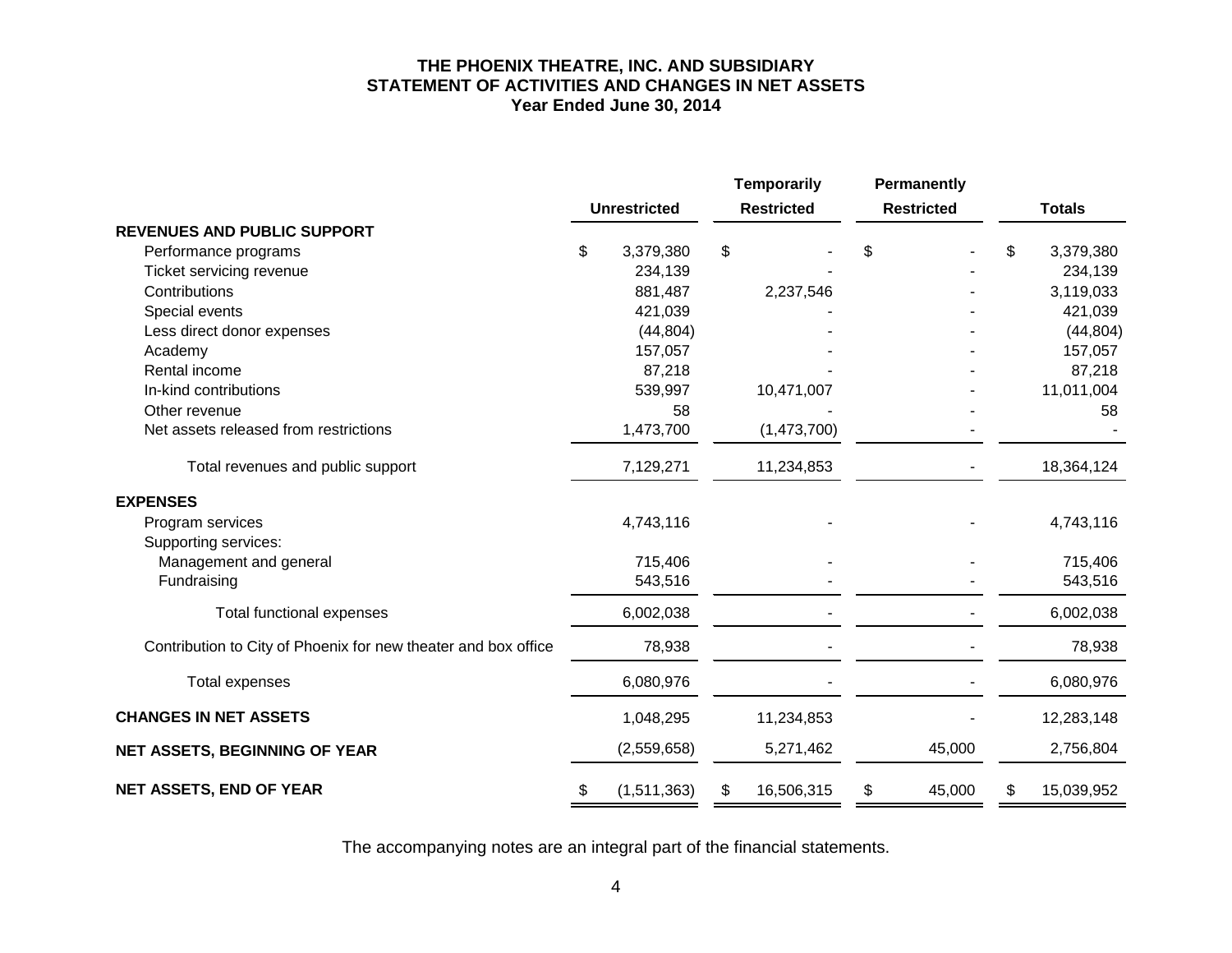# **THE PHOENIX THEATRE, INC. AND SUBSIDIARY STATEMENT OF ACTIVITIES AND CHANGES IN NET ASSETS Year Ended June 30, 2013**

|                                                                |                     |    | <b>Temporarily</b> |                                        | Permanently |    |               |
|----------------------------------------------------------------|---------------------|----|--------------------|----------------------------------------|-------------|----|---------------|
|                                                                | <b>Unrestricted</b> |    |                    | <b>Restricted</b><br><b>Restricted</b> |             |    | <b>Totals</b> |
| <b>REVENUES AND PUBLIC SUPPORT</b>                             |                     |    |                    |                                        |             |    |               |
| Performance programs                                           | \$<br>2,360,831     | \$ |                    | \$                                     |             | \$ | 2,360,831     |
| Ticket servicing revenue                                       | 157,404             |    |                    |                                        |             |    | 157,404       |
| Contributions                                                  | 330,538             |    | 1,307,534          |                                        |             |    | 1,638,072     |
| Special events                                                 | 297,230             |    |                    |                                        |             |    | 297,230       |
| Less direct donor expenses                                     | (63, 525)           |    |                    |                                        |             |    | (63, 525)     |
| Academy                                                        | 100,080             |    |                    |                                        |             |    | 100,080       |
| Rental income                                                  | 76,145              |    |                    |                                        |             |    | 76,145        |
| In-kind contributions                                          |                     |    | 618,819            |                                        |             |    | 618,819       |
| Other revenue                                                  | 26,850              |    |                    |                                        |             |    | 26,850        |
| Net assets released from restrictions                          | 2,859,506           |    | (2,859,506)        |                                        |             |    |               |
| Total revenues and public support                              | 6,145,059           |    | (933, 153)         |                                        |             |    | 5,211,906     |
| <b>EXPENSES</b>                                                |                     |    |                    |                                        |             |    |               |
| Program services                                               | 3,869,187           |    |                    |                                        |             |    | 3,869,187     |
| Supporting services:                                           |                     |    |                    |                                        |             |    |               |
| Management and general                                         | 532,958             |    |                    |                                        |             |    | 532,958       |
| Fundraising                                                    | 559,511             |    |                    |                                        |             |    | 559,511       |
| Total functional expenses                                      | 4,961,656           |    |                    |                                        |             |    | 4,961,656     |
| Contribution to City of Phoenix for new theater and box office | 3,921,708           |    |                    |                                        |             |    | 3,921,708     |
| Total expenses                                                 | 8,883,364           |    |                    |                                        |             |    | 8,883,364     |
| <b>CHANGES IN NET ASSETS</b>                                   | (2,738,305)         |    | (933, 153)         |                                        |             |    | (3,671,458)   |
| NET ASSETS, BEGINNING OF YEAR                                  | 178,647             |    | 6,204,615          |                                        | 45,000      |    | 6,428,262     |
| <b>NET ASSETS, END OF YEAR</b>                                 | \$<br>(2,559,658)   | \$ | 5,271,462          | \$                                     | 45,000      | \$ | 2,756,804     |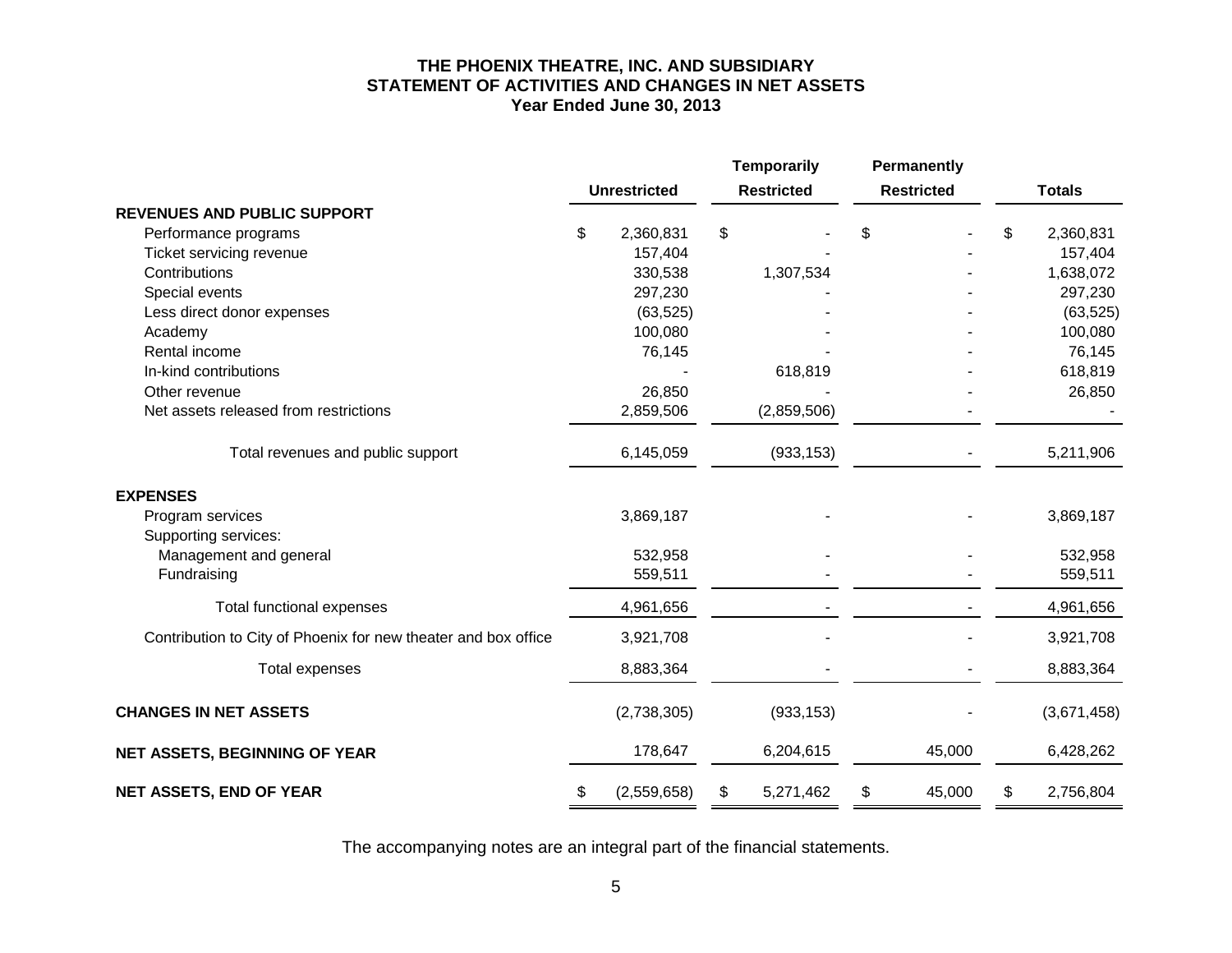### **THE PHOENIX THEATRE, INC. AND SUBSIDIARY STATEMENT OF FUNCTIONAL EXPENSES Year Ended June 30, 2014**

|                                          |                 |                   | <b>Supporting Services</b> |                    |    |              |
|------------------------------------------|-----------------|-------------------|----------------------------|--------------------|----|--------------|
|                                          | Program         | <b>Management</b> |                            |                    |    |              |
|                                          | <b>Services</b> | and General       |                            | <b>Fundraising</b> |    | <b>Total</b> |
| <b>Salaries</b><br>Employee benefits and | \$<br>1,978,946 | \$                | 250,813                    | \$<br>250,444      | S  | 2,480,203    |
| payroll taxes                            | 186,810         |                   | 43,956                     | 43,956             |    | 274,722      |
| Total personnel costs                    | 2,165,756       |                   | 294,769                    | 294,400            |    | 2,754,925    |
| <b>Education activities</b>              | 13,393          |                   |                            |                    |    | 13,393       |
| Bad debt expense                         |                 |                   | 17,611                     |                    |    | 17,611       |
| <b>Bank fees</b>                         |                 |                   | 117,713                    |                    |    | 117,713      |
| Concessions                              | 97,377          |                   |                            |                    |    | 97,377       |
| Fundraising                              |                 |                   |                            | 233,273            |    | 233,273      |
| In-kind expense                          | 606,529         |                   | 6,053                      | 6,053              |    | 618,635      |
| Insurance                                | 26,381          |                   | 3,721                      |                    |    | 30,102       |
| Interest                                 |                 |                   | 101,217                    |                    |    | 101,217      |
| Miscellaneous                            | 25,024          |                   | 10,025                     | 4,088              |    | 39,137       |
| <b>Production materials</b>              | 316,975         |                   |                            |                    |    | 316,975      |
| Production travel and housing            | 85,105          |                   |                            |                    |    | 85,105       |
| Professional services                    | 254,616         |                   | 58,172                     |                    |    | 312,788      |
| Program marketing                        | 476,910         |                   |                            |                    |    | 476,910      |
| Repairs and maintenance                  | 11,168          |                   | 13,560                     |                    |    | 24,728       |
| <b>Royalties</b>                         | 339,648         |                   |                            |                    |    | 339,648      |
| Supplies                                 | 38,853          |                   | 42,171                     | 162                |    | 81,186       |
| Travel and housing                       | 23,943          |                   | 9,854                      |                    |    | 33,797       |
| <b>Utilities</b>                         | 138,251         |                   | 28,152                     | 1,411              |    | 167,814      |
| Total expenses before                    |                 |                   |                            |                    |    |              |
| depreciation and amortization            | 4,619,929       |                   | 703,018                    | 539,387            |    | 5,862,334    |
| Depreciation and amortization            | 123,187         |                   | 12,388                     | 4,129              |    | 139,704      |
| <b>TOTAL FUNCTIONAL EXPENSES</b>         | \$<br>4,743,116 | \$                | 715,406                    | \$<br>543,516      | \$ | 6,002,038    |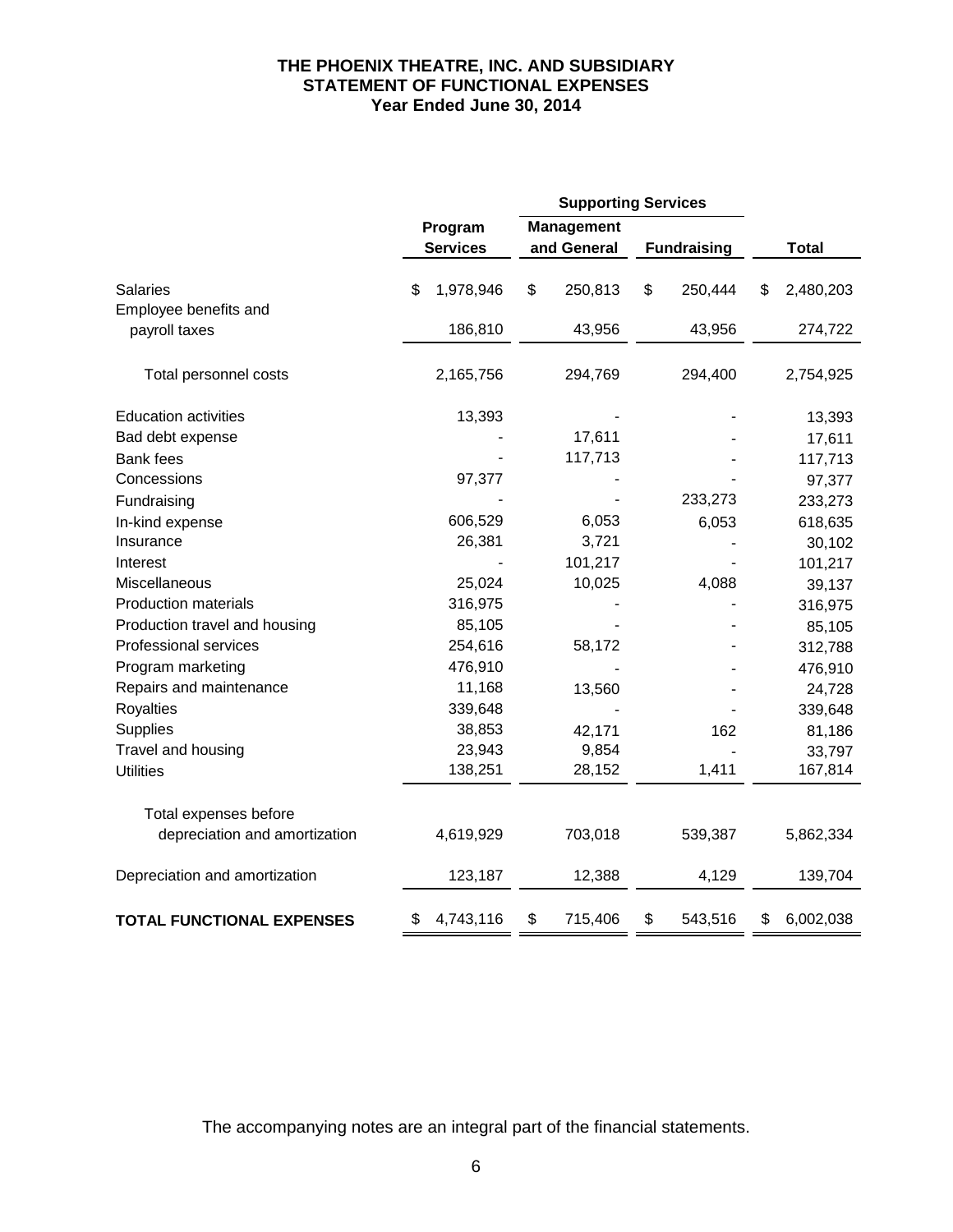### **THE PHOENIX THEATRE, INC. AND SUBSIDIARY STATEMENT OF FUNCTIONAL EXPENSES Year Ended June 30, 2013**

|                               |    | Program         |    | <b>Management</b> |    |         |    |                    |  |              |
|-------------------------------|----|-----------------|----|-------------------|----|---------|----|--------------------|--|--------------|
|                               |    | <b>Services</b> |    | and General       |    |         |    | <b>Fundraising</b> |  | <b>Total</b> |
| <b>Salaries</b>               | S  | 1,556,365       | \$ | 249,702           | \$ | 248,420 | S  | 2,054,487          |  |              |
| Employee benefits and         |    |                 |    |                   |    |         |    |                    |  |              |
| payroll taxes                 |    | 168,757         |    | 28,354            |    | 26,879  |    | 223,990            |  |              |
| Total personnel costs         |    | 1,725,122       |    | 278,056           |    | 275,299 |    | 2,278,477          |  |              |
| <b>Education activities</b>   |    | 16,619          |    |                   |    |         |    | 16,619             |  |              |
| Bad debt expense              |    |                 |    | 13,760            |    |         |    | 13,760             |  |              |
| Bank fees                     |    | 50,913          |    | 23,498            |    | 3,916   |    | 78,327             |  |              |
| Concessions                   |    | 51,881          |    | 7,075             |    |         |    | 58,956             |  |              |
| Fundraising                   |    |                 |    |                   |    | 208,396 |    | 208,396            |  |              |
| In-kind expense               |    | 584,878         |    | 45,490            |    | 19,496  |    | 649,864            |  |              |
| Insurance                     |    | 22,824          |    | 3,156             |    |         |    | 25,980             |  |              |
| Interest                      |    | 48,035          |    | 4,233             |    |         |    | 52,268             |  |              |
| Miscellaneous                 |    | 20,691          |    | 24,331            |    | 6,154   |    | 51,176             |  |              |
| Production materials          |    | 177,575         |    |                   |    |         |    | 177,575            |  |              |
| Production travel and housing |    | 22,005          |    |                   |    |         |    | 22,005             |  |              |
| Professional services         |    | 235,283         |    | 43,097            |    | 26,840  |    | 305,220            |  |              |
| Program marketing             |    | 363,955         |    |                   |    |         |    | 363,955            |  |              |
| Repairs and maintenance       |    | 11,516          |    | 11,760            |    |         |    | 23,276             |  |              |
| <b>Royalties</b>              |    | 287,062         |    |                   |    |         |    | 287,062            |  |              |
| Supplies                      |    | 31,250          |    | 18,750            |    | 6,818   |    | 56,818             |  |              |
| Travel and housing            |    | 27,920          |    | 13,284            |    |         |    | 41,204             |  |              |
| <b>Utilities</b>              |    | 133,718         |    | 39,225            |    | 5,350   |    | 178,293            |  |              |
| Total expenses before         |    |                 |    |                   |    |         |    |                    |  |              |
| depreciation and amortization |    | 3,811,247       |    | 525,715           |    | 552,269 |    | 4,889,231          |  |              |
| Depreciation and amortization |    | 57,940          |    | 7,243             |    | 7,242   |    | 72,425             |  |              |
| <b>TOTAL FUNCTIONAL</b>       |    |                 |    |                   |    |         |    |                    |  |              |
| <b>EXPENSES</b>               | \$ | 3,869,187       | \$ | 532,958           | \$ | 559,511 | \$ | 4,961,656          |  |              |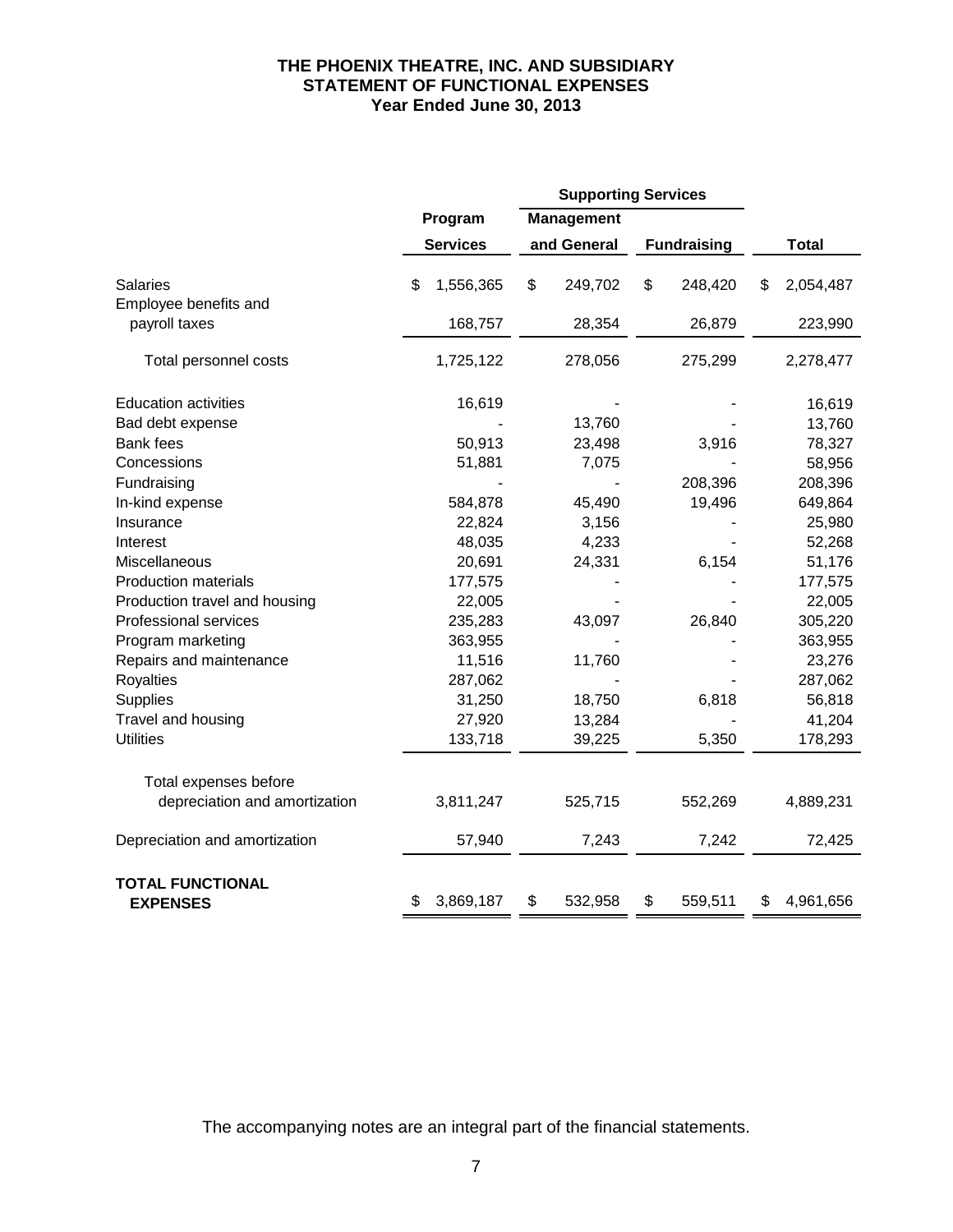# **THE PHOENIX THEATRE, INC. AND SUBSIDIARY STATEMENTS OF CASH FLOWS Years Ended June 30, 2014 and 2013**

|                                                            | 2014             | 2013              |
|------------------------------------------------------------|------------------|-------------------|
| <b>CASH FLOWS FROM OPERATING ACTIVITIES</b>                |                  |                   |
| Changes in net assets                                      | \$<br>12,283,148 | \$<br>(3,671,458) |
| Adjustments to reconcile changes in net assets to net      |                  |                   |
| cash provided by (used in) operating activities:           |                  |                   |
| Depreciation and amortization                              | 139,704          | 72,425            |
| Construction in progress transfered to the City of Phoenix |                  | 1,623,366         |
| Donated facility space receivable, net                     | (9,207,968)      | 106,461           |
| Donated utility allowance receivable, net                  | (1, 184, 401)    | (13, 942)         |
| Change in discount on pledges receivable                   | (49, 574)        |                   |
| Increase (decrease) in cash resulting from changes in:     |                  |                   |
| Accounts receivable                                        | (685)            | 2,270             |
| Pledges receivable                                         | 163,064          | 10,148            |
| Prepaid expenses and other assets                          | 80,818           | 81,654            |
| Liquor license                                             | (54, 949)        | (637)             |
| Accounts payable                                           | (213,094)        | 137,938           |
| Accrued expenses                                           | 16,560           | (12, 184)         |
| Deferred revenue                                           | 50,929           | 93,905            |
| Net cash provided by                                       |                  |                   |
| (used in) operating activities                             | 2,023,552        | (1,570,054)       |
| <b>CASH FLOWS FROM INVESTING ACTIVITIES</b>                |                  |                   |
| Decrease in restricted cash                                | 273,255          | 413,485           |
| Purchases of property and equipment                        | (476, 957)       | (546, 769)        |
| Net cash used in investing activities                      | (203, 702)       | (133, 284)        |
| <b>CASH FLOWS FROM FINANCING ACTIVITIES</b>                |                  |                   |
| Proceeds from capital campaign pledges                     | 903,697          | 789,527           |
| Changes in capital campaign pledges receivable             | (2, 147, 926)    | (402, 528)        |
| Proceeds from notes payable                                | 437,430          |                   |
| Repayments on notes payable                                | (37, 892)        | (2, 115)          |
| Proceeds (repayments) on line of credit                    | (500,000)        | 1,300,000         |
| Net cash provided by                                       |                  |                   |
| (used in) financing activities                             | (1,344,691)      | 1,684,884         |
| NET INCREASE (DECREASE) IN CASH AND CASH EQUIVALEI         | 475,159          | (18, 454)         |
| CASH AND CASH EQUIVALENTS, BEGINNING OF YEAR               | 16,379           | 34,833            |
| CASH AND CASH EQUIVALENTS, END OF YEAR                     | \$<br>491,538    | \$<br>16,379      |
| SUPPLEMENTAL INFORMATION                                   |                  |                   |
| Interest paid                                              | \$<br>101,217    | \$<br>52,268      |
| In-kind contributions                                      | \$<br>77,887     | \$                |
| In-kind contribution of facility space                     | \$<br>9,688,558  | \$<br>547,600     |
|                                                            |                  |                   |
| In-kind contribution of utilities                          | \$<br>1,244,559  | \$<br>67,754      |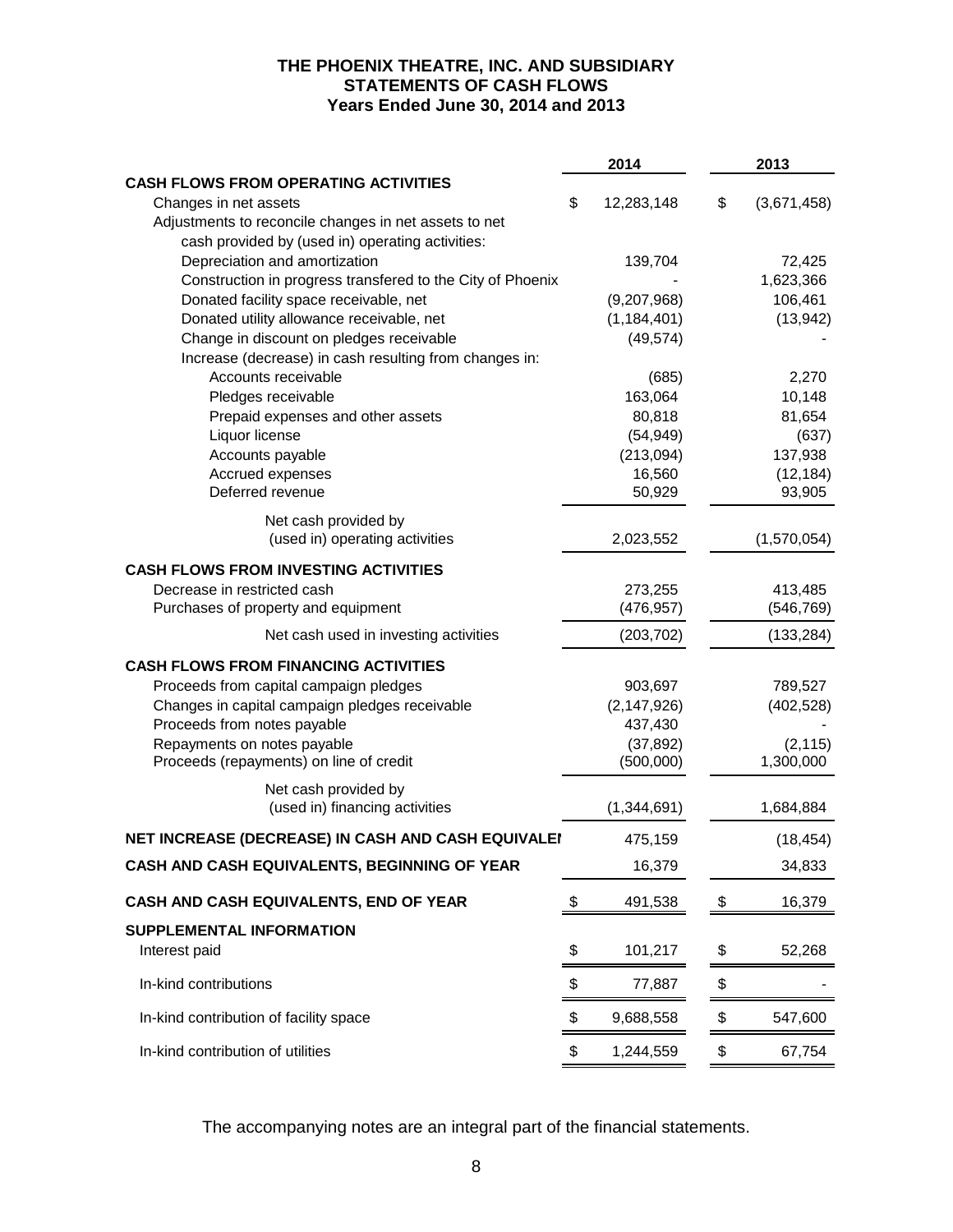### **NOTE 1 SUMMARY OF SIGNIFICANT ACCOUNTING POLICIES**

#### **Nature of Activities**

The Phoenix Theatre, Inc., (Theatre) founded in 1920 as Phoenix Little Theatre, was incorporated in 1945, as a not-for-profit corporation under the laws of the State of Arizona.

The Theatre is a community oriented 501(c)(3) non-profit professional theatre company serving the Phoenix Metropolitan area. The Theatre is one of the largest local theatrical organizations in the community. The Theatre's principal programming is a series of main stage performances consisting of musicals, comedy and drama. The season typically consists in excess of six productions from September through May.

The Theatre also has acting programs and classes available to the public, as well as a contract with a local school to provide drama instruction, an after school program, and drama curriculum.

#### **Basis of Presentation**

The Theatre's financial statements have been prepared in accordance with the American Institute of Certified Public Accountants (AICPA) Not-For-Profit Industry Guidance within the Financial Accounting Standards Board (FASB) Codification (Guidance). Under the Guidance, the Theatre is required to provide financial statements which are prepared to focus on the organization as a whole and to present balances and transactions according to the existence or absence of donor-imposed restrictions in three classes of net assets: unrestricted net assets, temporarily restricted net assets, and permanently restricted net assets as follows:

#### Unrestricted Net Assets

Unrestricted net assets are not subject to donor imposed stipulations and are those currently available at the discretion of the Board of Directors for use in the Theatre's operations, in accordance with its bylaws. Temporarily restricted assets received and expended in the same year are classified as unrestricted.

#### Temporarily Restricted Net Assets

Temporarily restricted net assets are those which are subject to donor-imposed stipulations that will be met by the Theatre and/or the passage of time.

#### Permanently Restricted Net Assets

Permanently restricted net assets are those which represent permanent endowments where it is stipulated by donors that the total aggregate contributions remain in perpetuity and a portion of total investment return is available as unrestricted or temporarily restricted, as per the endowment agreements.

Revenues are reported as increases in unrestricted net assets unless use of the related assets is limited by donor-imposed restrictions. Expenses are reported as decreases in unrestricted net assets. Gains and losses on investments and other assets or liabilities are reported as increases or decreases in unrestricted net assets unless their use is restricted explicitly by donor stipulation or by law. Expirations of temporary restrictions on net assets, i.e., the donor stipulated purpose has been fulfilled and/or the stipulated time period has elapsed, are reported as reclassifications to unrestricted net assets.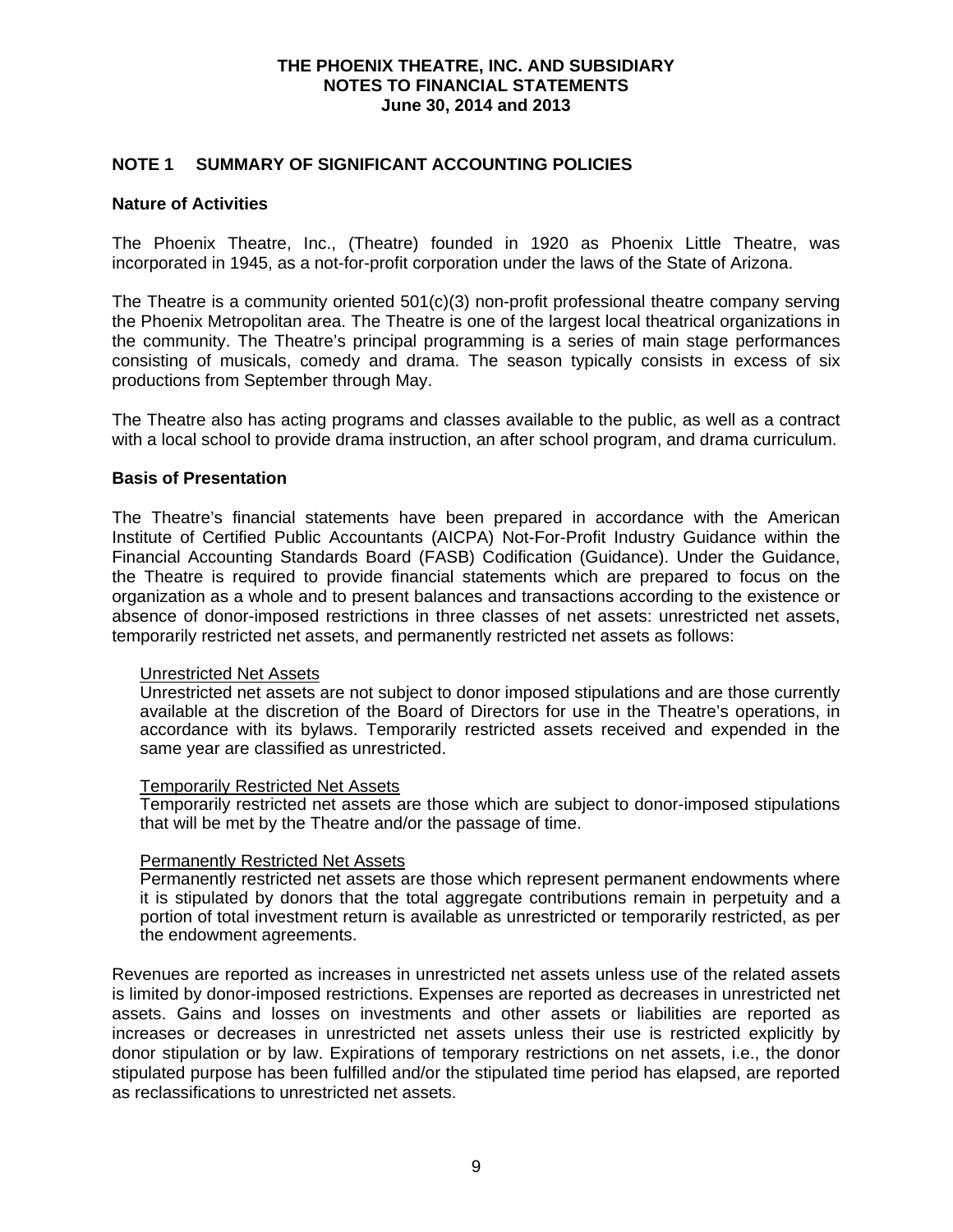### **NOTE 1 SUMMARY OF SIGNIFICANT ACCOUNTING POLICIES** (CONTINUED)

#### **Use of Estimates in the Preparation of Financial Statements**

The preparation of financial statements in conformity with accounting principles generally accepted in the United States of America requires management to make a number of estimates and assumptions that affect the reported amounts of assets and liabilities and disclosure of contingent assets and liabilities at the date of the financial statements and the reported amounts of revenues and expenses during the reporting period. Actual results could differ from those estimates.

#### **Cash and Cash Equivalents**

Cash includes cash and may, at times, include cash equivalents, which consist of highly liquid investments with original maturities of three months or less when acquired.

#### **Accounts Receivable**

Accounts receivable are stated at the amount management expects to collect under the terms of the service contracts and agreements. Management provides for probable uncollectible amounts through a charge to earnings and an increase to a valuation allowance based on its assessment of the current status of individual contracts. Account balances with invoices over one year old are considered delinquent. Balances that are still outstanding after management has used reasonable collection efforts are written off through a charge to the valuation allowance and a reduction of receivables. As of June 30, 2014 and 2013, the allowance for doubtful accounts was \$0 as management believes all accounts receivable balances were collectible.

#### **Pledges Receivable**

Unconditional promises to give (pledges receivable) are recognized as revenues in the period the promise is received and as assets, decreases of liabilities or expenses depending on the form of the benefits received. Conditional promises to give are recognized when the conditions on which they depend are substantially met. Monies received pursuant to conditional promises are reflected as deferred revenue. Unconditional promises to give that are to be collected within one year are recorded at net realizable value. Unconditional promises to give that are expected to be collected in future years are recorded at the present value of their estimated future cash flows. The discounts on those amounts are computed using risk-free interest rates as determined by management that are applicable to the years in which the promises are made. Amortization of the discount is included in contribution support. Management provides for probable uncollectible amounts through a charge to earnings and an increase to a valuation allowance based on its assessment of the current status of individual pledges. Balances that are still outstanding after management has used reasonable collection efforts are written off through a charge to the valuation allowance and a reduction of receivables.

#### **Costume Inventory**

The Theatre maintains an inventory of costumes and records such inventory at cost.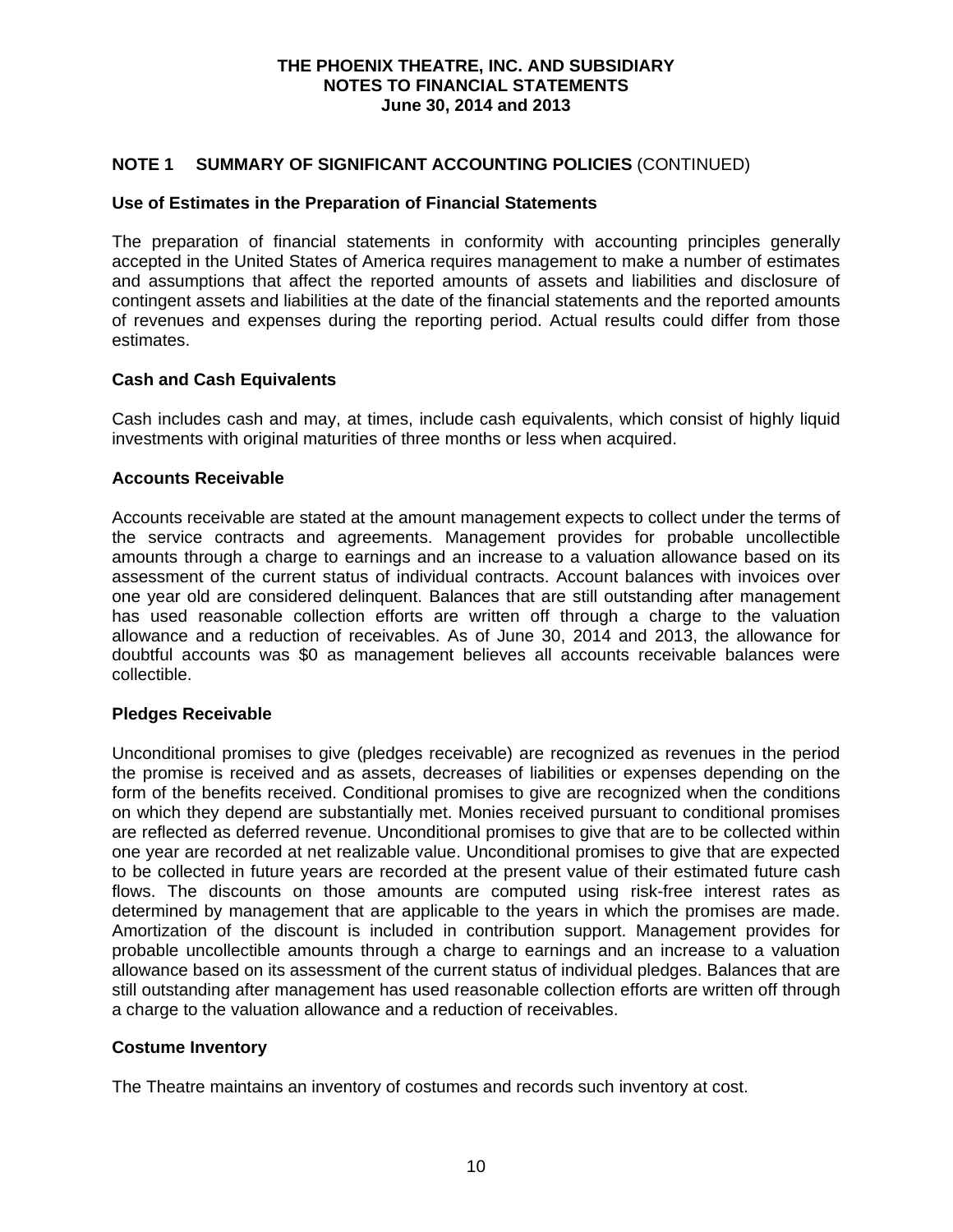### **NOTE 1 SUMMARY OF SIGNIFICANT ACCOUNTING POLICIES** (CONTINUED)

### **Property and Equipment**

Purchased property and equipment are initially recorded at cost and donated property and equipment are recorded at the fair value at the date of gift to the Theatre. Maintenance and repairs are charged to operations when incurred. Betterments and renewals in excess of stated amounts are capitalized. When property and equipment is sold or otherwise disposed of, the asset account and related accumulated depreciation account are relieved and any gain or loss is included in operations. Property and equipment costing \$500 or more were capitalized. Depreciation of property and equipment is computed on a straight-line basis over the following general range of estimated useful lives:

| Buildings and improvements | 15 to 28 years |
|----------------------------|----------------|
| Furniture and equipment    | 3 to 15 years  |
| Vehicles                   | 7 vears        |

Donations of property and equipment are recorded as contributions at the estimated fair value at the date of donation. Such donations are reported as increases in unrestricted net assets unless the donor has restricted the donated asset to a specific purpose. Assets donated with explicit restrictions regarding its use and contributions of cash that must be used to acquire property and equipment are reported as restricted contributions absent donor stipulations regarding how long those donated assets must be maintained. The Theatre reports expirations of donor restrictions when the donated or acquired assets are placed in service as instructed by the donor. The Theatre reclassifies temporarily restricted net assets to unrestricted net assets at that time.

#### **Impairment of Long-Lived Assets**

The Theatre reviews long-lived assets for impairment whenever events or changes in circumstances indicate that the carrying amount of an asset may not be recoverable. Recoverability of assets to be held and used is measured by a comparison of the carrying amount of an asset to future net cash flows expected to be generated by the asset. If such assets are considered to be impaired, the impairment to be recognized is measured by the amount by which the carrying amount of the assets exceeds the fair value of the assets. Assets to be disposed of are reported at the lower of the carrying amount or fair value less costs to sell. Management does not believe impairment indicators were present at June 30, 2014 and 2013.

# **Donated Facility Space and Utility Allowance Receivable**

The donated facility space and utility allowance receivable is comprised of a multi-year contribution from the City of Phoenix, Arizona. This unconditional promise to give is recorded at the present value of the estimated fair value of the rents. The discount on these amounts was computed using an interest rate of 3.25%, as determined by management, and is applicable to the years in which the promise is to be received. Amortization of the discount is included in contribution support (Note 9).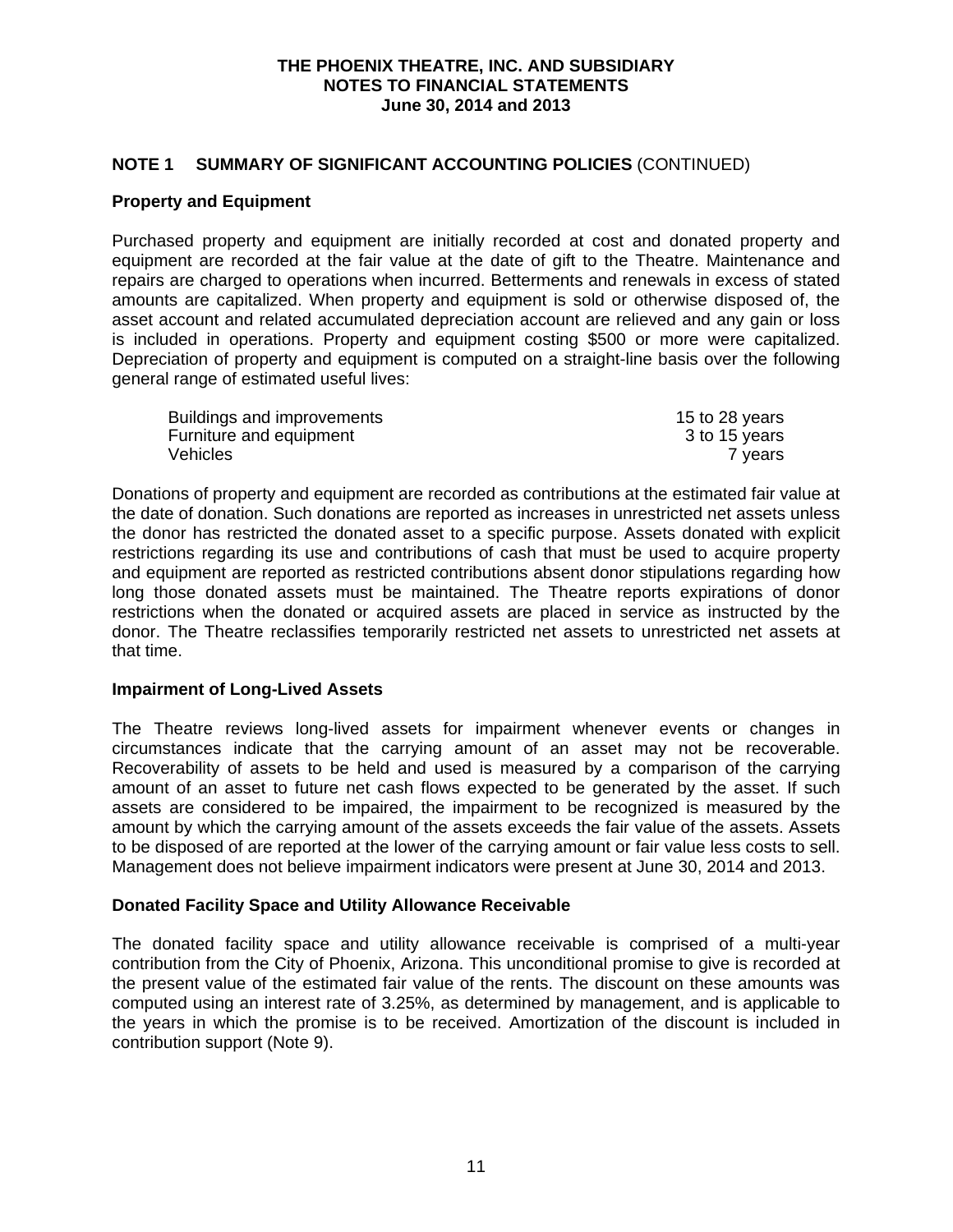### **NOTE 1 SUMMARY OF SIGNIFICANT ACCOUNTING POLICIES** (CONTINUED)

#### **Deferred Revenue**

Cash received from ticket sales in advance for the subsequent year's performance is deferred until the period in which the performance is presented.

#### **Performance Revenue**

Performance revenue is recorded from ticket sales for performances and is recognized in the period the performance is presented.

#### **Contributions**

Contributions received are recorded as unrestricted, temporarily restricted, or permanently restricted support depending on the existence and/or nature of any donor restrictions. All donorrestricted support is reported as an increase in temporarily or permanently restricted net assets depending on the nature of the restrictions. When a restriction expires (that is, when a stipulated time restriction ends or purpose restriction is accomplished or a donor removes a restriction), temporarily or permanently restricted net assets are reclassified to unrestricted net assets and reported in the statements of activities and changes in net assets as net assets released from restrictions.

#### **Special Events Revenue**

The Theatre conducts special events in which a portion of the gross proceeds paid by the participant represents payments for the direct cost of the benefits received by the participant at the event. Unless a verifiable, objective means exists to demonstrate otherwise, the fair value of meals and entertainment provided at special events is measured at the actual cost to the Theatre. The direct costs of the special events which ultimately benefit the donor rather than the Theatre are included in special events revenues and then expensed as costs of direct donor benefits.

#### **Donated Services and Materials**

Donated property, equipment, materials and services are recognized as contributions at their estimated values on the date of receipt. The Theatre utilizes volunteer services in several areas of operations. Volunteer services that require special skills and otherwise need to be purchased by the program, are recorded as support and expense in the period provided. Nonprofessional volunteer hours are not recorded as revenue or expense in the accompanying financial statements.

#### **Advertising**

Advertising costs are expensed when incurred.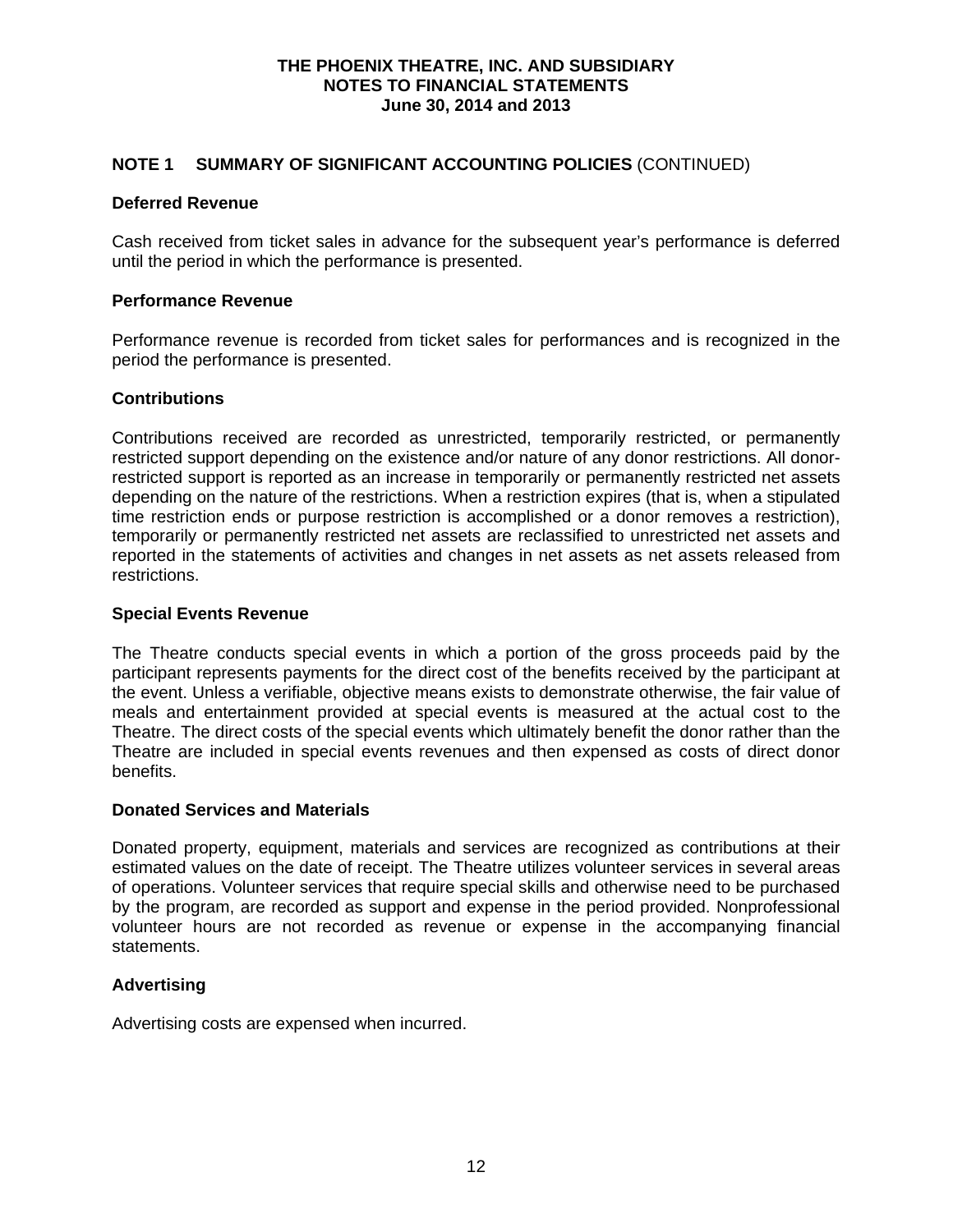### **NOTE 1 SUMMARY OF SIGNIFICANT ACCOUNTING POLICIES** (CONTINUED)

#### **Functional Expenses**

The costs to the Theatre of providing the various programs and other activities have been presented on a functional basis in the statements of functional expenses. Accordingly, certain costs have been allocated among the programs and supporting services benefited. The costs are allocated based on salary and square footage percentages.

#### **Income Tax Status**

The Phoenix Theatre, Inc. qualifies as a tax exempt organization under Section 501(c)(3) of the Internal Revenue Code (the Code), and accordingly, there is no provision for corporate income taxes in the accompanying financial statements. In addition, this Theatre qualifies for the charitable contribution deduction under Section 170 of the Code and has been classified as an organization that is not a private foundation. Income determined to be unrelated business taxable income (UBTI) would be taxable.

The Federal and state income tax returns of the Theatre for 2011, 2012 and 2013 are subject to examination by the Internal Revenue Service and state taxing authorities generally for three years after they were filed. Management believes that the Theatre and PT have no uncertain tax positions as of June 30, 2014 and 2013.

# **NOTE 2 PLEDGES RECEIVABLE**

Pledges receivable consist of the following:

|                                                                                | 2014     |                           |     |                    |  |
|--------------------------------------------------------------------------------|----------|---------------------------|-----|--------------------|--|
|                                                                                | Campaign | Program<br><b>Related</b> |     |                    |  |
| Pledges receivable before<br>unamortized discount<br>Less unamortized discount | \$       | 2,342,034<br>(78, 452)    | \$  | 358,823            |  |
| Total<br>Less alowance for uncollectibles                                      |          | 2,263,582<br>(46, 800)    |     | 358,823            |  |
| Pledges receivable, net                                                        | \$       | 2,216,782                 | \$. | 358,823            |  |
| Amounts due in:<br>Less than one year<br>One to five years                     | \$       | 608,527<br>1,733,507      | \$  | 228,823<br>130,000 |  |
| Total                                                                          |          | 2,342,034                 |     | 358,823            |  |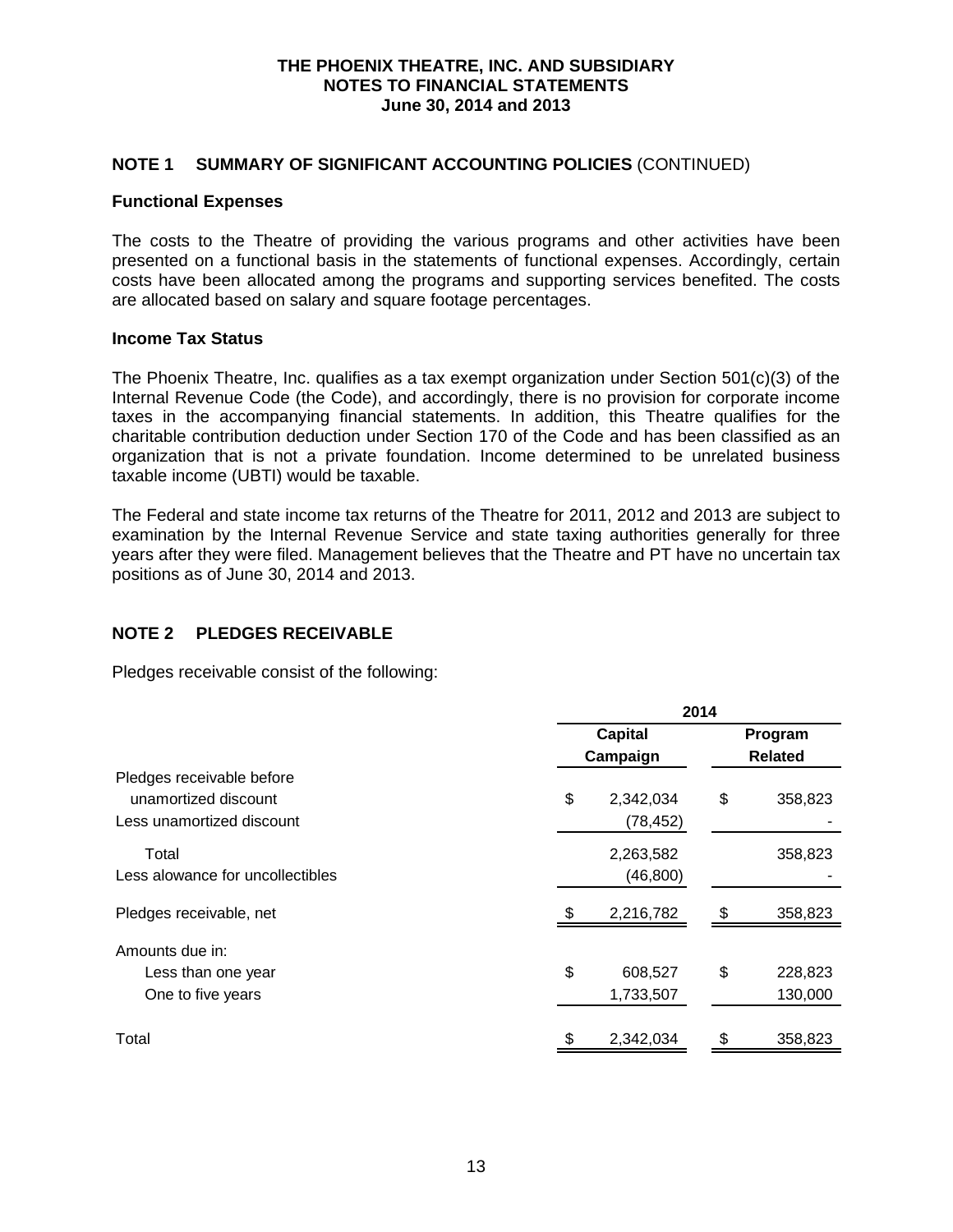# **NOTE 2 PLEDGES RECEIVABLE** (CONTINUED)

|                                  | 2013                       |           |    |                           |  |  |
|----------------------------------|----------------------------|-----------|----|---------------------------|--|--|
|                                  | <b>Capital</b><br>Campaign |           |    | Program<br><b>Related</b> |  |  |
| Pledges receivable before        |                            |           |    |                           |  |  |
| unamortized discount             | \$                         | 1,048,231 | \$ | 472,313                   |  |  |
| Less unamortized discount        |                            | (28, 878) |    |                           |  |  |
| Total                            |                            | 1,019,353 |    | 472,313                   |  |  |
| Less alowance for uncollectibles |                            | (46, 800) |    |                           |  |  |
| Pledges receivable, net          |                            | 972,553   | \$ | 472,313                   |  |  |
| Amounts due in:                  |                            |           |    |                           |  |  |
| Less than one year               | \$                         | 515,666   | \$ | 189,063                   |  |  |
| One to five years                |                            | 532,565   |    | 283,250                   |  |  |
| Total                            | \$                         | 1,048,231 | \$ | 472,313                   |  |  |

The discount rate used to determine the present value of the pledges receivable balance is a rate considered appropriate for the expected repayment term. For the years ended June 30, 2014 and 2013, this discount rate ranged from 0.72% to 1.79%. Two capital related pledges account for 86% of the capital related pledge receivable balance as of June 30, 2014. Five program related pledges accounted for 91% of the program related pledge receivable balance as of June 30, 2013 and two pledges accounted for 55% of the capital campaign pledges receivable balance as of June 30, 2013.

# **NOTE 3 PROPERTY AND EQUIPMENT**

Property and equipment consist of the following:

|                                                | 2014            | 2013            |
|------------------------------------------------|-----------------|-----------------|
| Building and improvements                      | \$<br>1,259,937 | \$<br>1,252,153 |
| Furniture and equipment                        | 1,616,604       | 1,148,141       |
| Computer equipment and software                | 223,291         | 222,579         |
| Vehicles                                       | 57,282          | 57,282          |
|                                                | 3,157,114       | 2,680,155       |
| Less accumulated depreciation and amortization | (1,947,329)     | (1,807,623)     |
| Property and equipment, net of                 |                 |                 |
| accumulated depreciation and amortization      | \$<br>1,209,785 | \$<br>872,532   |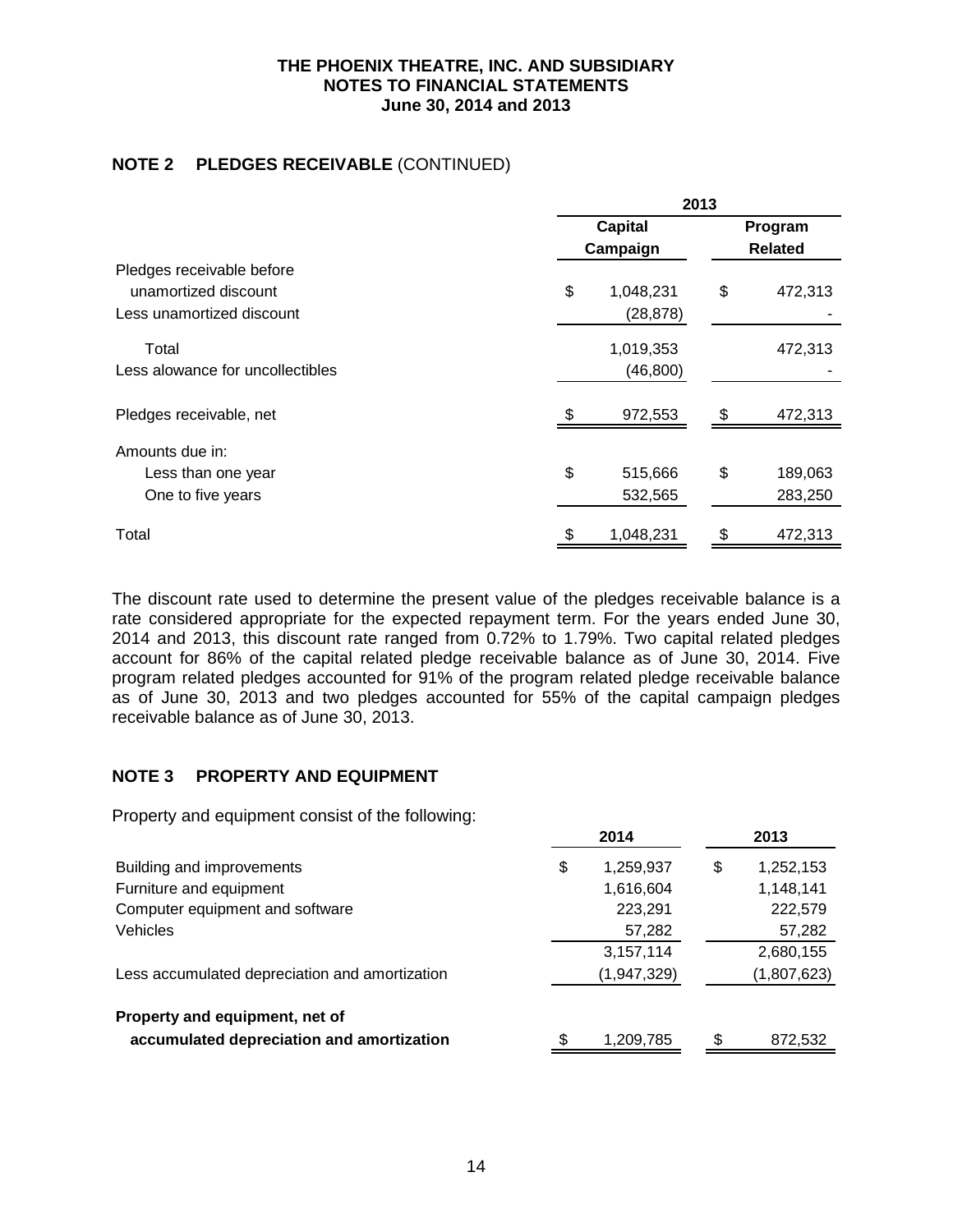## **NOTE 3 PROPERTY AND EQUIPMENT** (CONTINUED)

Depreciation and amortization expense charged to operations was \$139,704 and \$72,425 during the years ended June 30, 2014 and 2013, respectively.

The buildings and land occupied by the Theatre are owned by the City of Phoenix and are leased to the Theatre under a long-term lease agreement. See Note 9 for details.

During fiscal year 2013, the Theatre transferred certain construction in progress costs associated with the construction of buildings owned by the City of Phoenix to the City of Phoenix.

# **NOTE 4 NOTE PAYABLE**

During fiscal year 2014, the Theatre took out a term loan with Wells Fargo to finance equipment for the new theatre. The Note matures March 31, 2017. Interest is payable monthly at 4.3%. There was a balance of \$403,008 and \$0 as of June 30, 2014 and 2013, respectively.

Note payable consists of the following:

|                                                                                                                      | 2014          | 2013  |
|----------------------------------------------------------------------------------------------------------------------|---------------|-------|
| Note payable to bank; due in monthly installments of<br>\$12,973, including interest at 4.3%, due March 31, 2017.    | \$<br>403,008 | \$    |
| Note payable to a bank; due in monthly installments of<br>\$220, including interest at 7.69%, due November 30, 2014; |               |       |
| collateralized by a vehicle and paid in full.                                                                        |               | 3,470 |
| Total                                                                                                                | 403,008       | 3,470 |
| Less current maturities                                                                                              | 141,023       | 2,639 |
| Note payable, less current maturities                                                                                | 261,985       | 831   |
| Future maturities of the note payable are as follows:                                                                |               |       |
| 2015                                                                                                                 | \$<br>141,023 |       |
| 2016                                                                                                                 | 147,292       |       |
| 2017                                                                                                                 | 114,693       |       |
| Total                                                                                                                | \$<br>403,008 |       |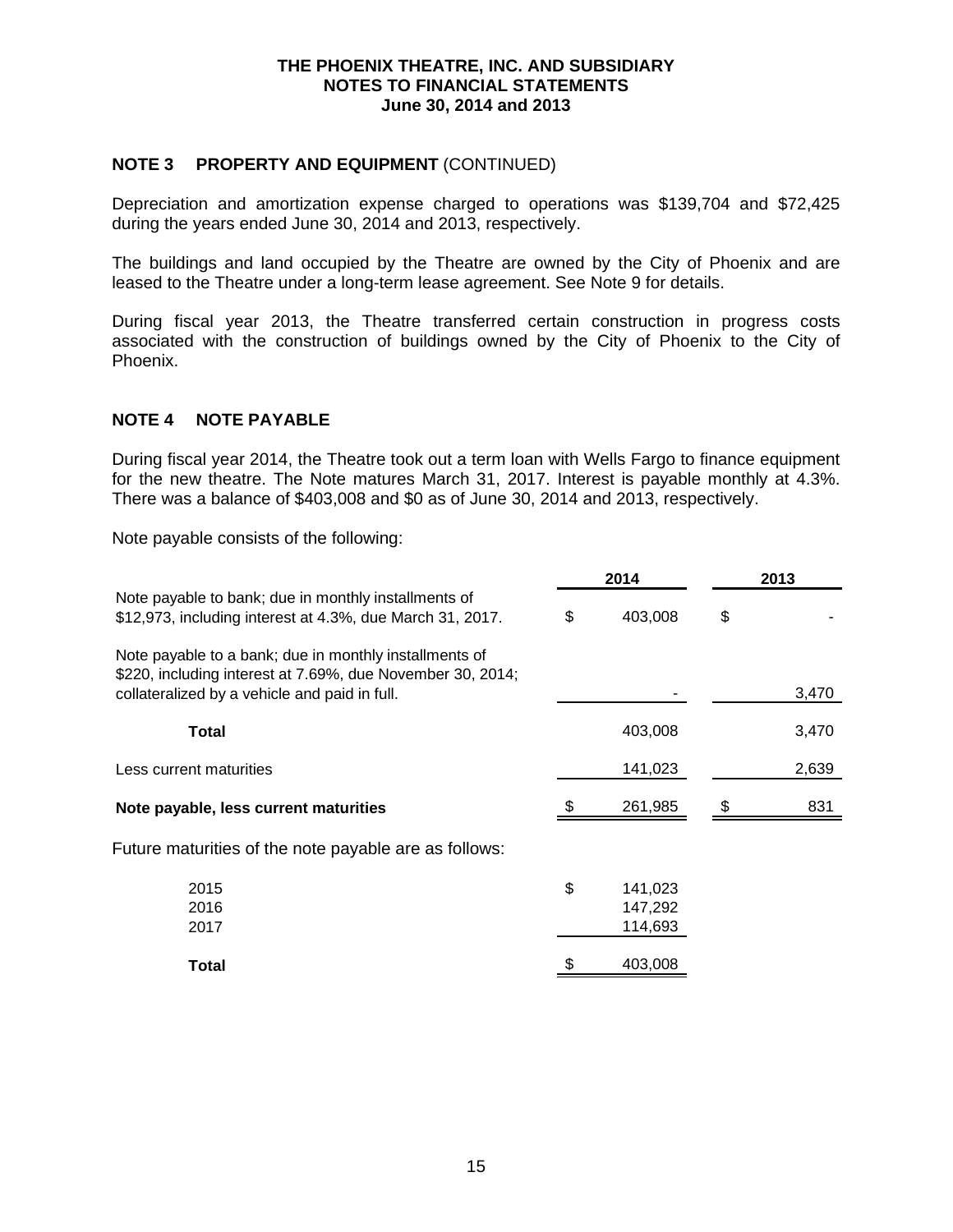### **NOTE 5 LINES OF CREDIT**

The Theatre has a \$400,000 line of credit with a bank which is renewed annually, with a maturity date of January 1, 2015. Interest is payable monthly at 1.75% above the prime rate or the floor rate of 3.25% (3.25% at June 30, 2014 and 2013). The line of credit is secured by inventory, equipment and fixtures. There was no balance drawn on the line of credit as of June 30, 2014 and 2013. The Theater also has a \$50,000 letter of credit that is renewed annually, with a maturity date of December 11, 2014.

The Theater entered into a \$2,150,000 line of credit with a bank to bridge the financing for the Black Box Theater capital project. This line of credit matures January 1, 2017. Interest is payable monthly at the prime rate (3.25% at June 30, 2014). The line of credit has a step down provision where beginning March 15, 2014, the available balance to draw upon will be \$800,000; and beginning March 15, 2015, the available balance to draw upon will be \$300,000. The line of credit is secured by inventory, equipment and fixtures. There was \$800,000 and \$1,300,000 and drawn on the line of credit as of June 30, 2014 and June 30, 2013, respectively.

During fiscal 2012, the Theatre entered into a \$1,000,000 line of credit with a bank to finance the Black Box Theatre capital expansion project. This line of credit matured November 10, 2014. Interest is payable monthly at a rate of 1% below the prime rate (2.25% at June 30, 2014). The line of credit is secured by a certificate of deposit of an outside party. This line of credit is also guaranteed by this outside party. There was a \$1,000,000 balance drawn on the line of credit as of June 30, 2014 and June 30, 2013, respectively. Subsequent to year end the line of credit matured and the Theatre obtained a new financing agreement and paid the line of credit in full. See Note 13.

# **NOTE 6 TEMPORARILY RESTRICTED NET ASSETS**

Temporarily restricted net assets consist of the following:

|                                                         |   | 2014       | 2013      |
|---------------------------------------------------------|---|------------|-----------|
| Program restrictions                                    | S | 223,000    | \$        |
| Capital campaign pledges receivable and restricted cash |   | 2,263,582  | 1,292,608 |
| Time restrictions                                       |   | 120.823    | 472,313   |
| Donated facility space receivable                       |   | 12,352,642 | 3,144,674 |
| Donated utility allowance receivable                    |   | 1,546,268  | 361,867   |
| <b>Total</b>                                            |   | 16,506,315 | 5,271,462 |

Net assets of \$1,473,700 and \$2,859,506 were released from restriction during 2014 and 2013, respectively.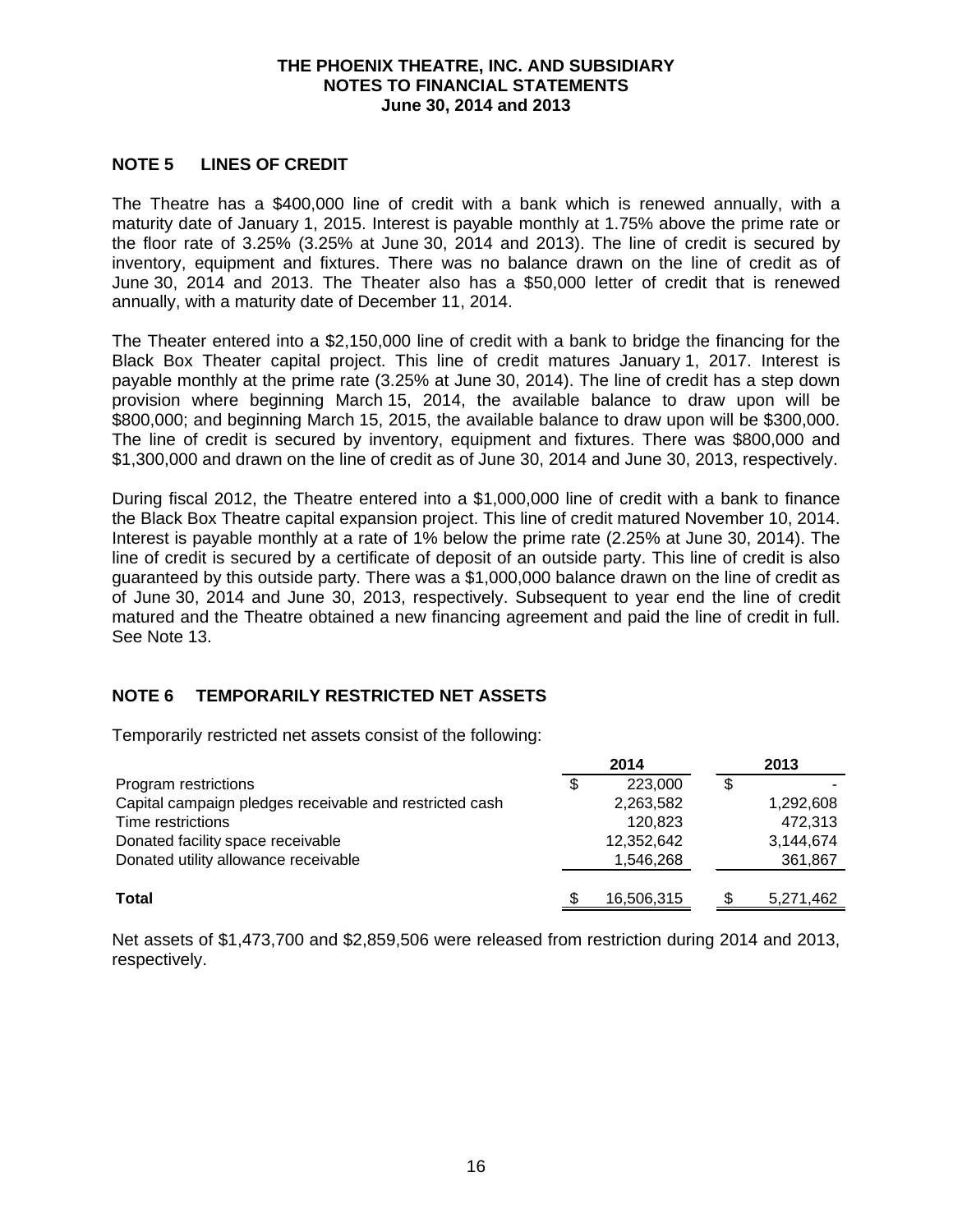### **NOTE 7 PERMANENTLY RESTRICTED NET ASSETS**

Permanently restricted net assets consisted of funds for which the donors stipulate the principal is to be maintained in perpetuity. The earnings and net appreciation on these funds are unrestricted and temporarily restricted and are allocated for specific purposes by the Theatre's Board of Directors or in accordance with the donor agreement. The Theatre had \$45,000 of permanently restricted net assets at June 30, 2014 and 2013.

# **NOTE 8 OPERATING LEASES**

The Theatre leases office equipment under an operating lease agreement that expires on July 2015. Minimum future payments under this noncancelable operating lease after June 30, 2014, are as follows:

| <b>Years ending June 30</b>          |     |        |
|--------------------------------------|-----|--------|
| 2015                                 | \$. | 11,295 |
| 2016                                 |     | 1.491  |
| 2017                                 |     | 373    |
|                                      |     |        |
| Total minimum future rental payments |     | 13,159 |

Total rental expense for operating leases with terms in excess of one month was approximately \$15,400 and \$17,000 during the years ended June 30, 2014 and 2013, respectively.

# **NOTE 9 FACILITIES OPERATING LEASE**

Since the 1950's, the Theatre has leased the land and theatre facilities from the City of Phoenix for a nominal fee. The Theatre entered into a new agreement to lease the Theatre facilities from the City of Phoenix for 59 years, effective January 1, 1997. The annual lease payment for the building rent is \$1. The estimated value of the annual rent was in excess of \$547,600 during the years ended June 30, 2014 and 2013. In addition, according to the lease agreement, the Theatre is responsible for the utility costs of the facilities and maintenance costs for the shared common areas in excess of a yearly allowance. This utility allowance is based on the actual cost of utilities for the year ended June 30, 1993. This baseline amount is indexed annually for inflation with the Consumer Price Index.

In connection with the Black Box Theatre capital expansion project, the lease was amended in March of 2014, and the cancellation policy was not included in the update. Based on the operating agreement terms, the Theatre is receiving an unconditional promise to give for the use of the facility and the utility allowance for the entirety of the contract, through December 31, 2055.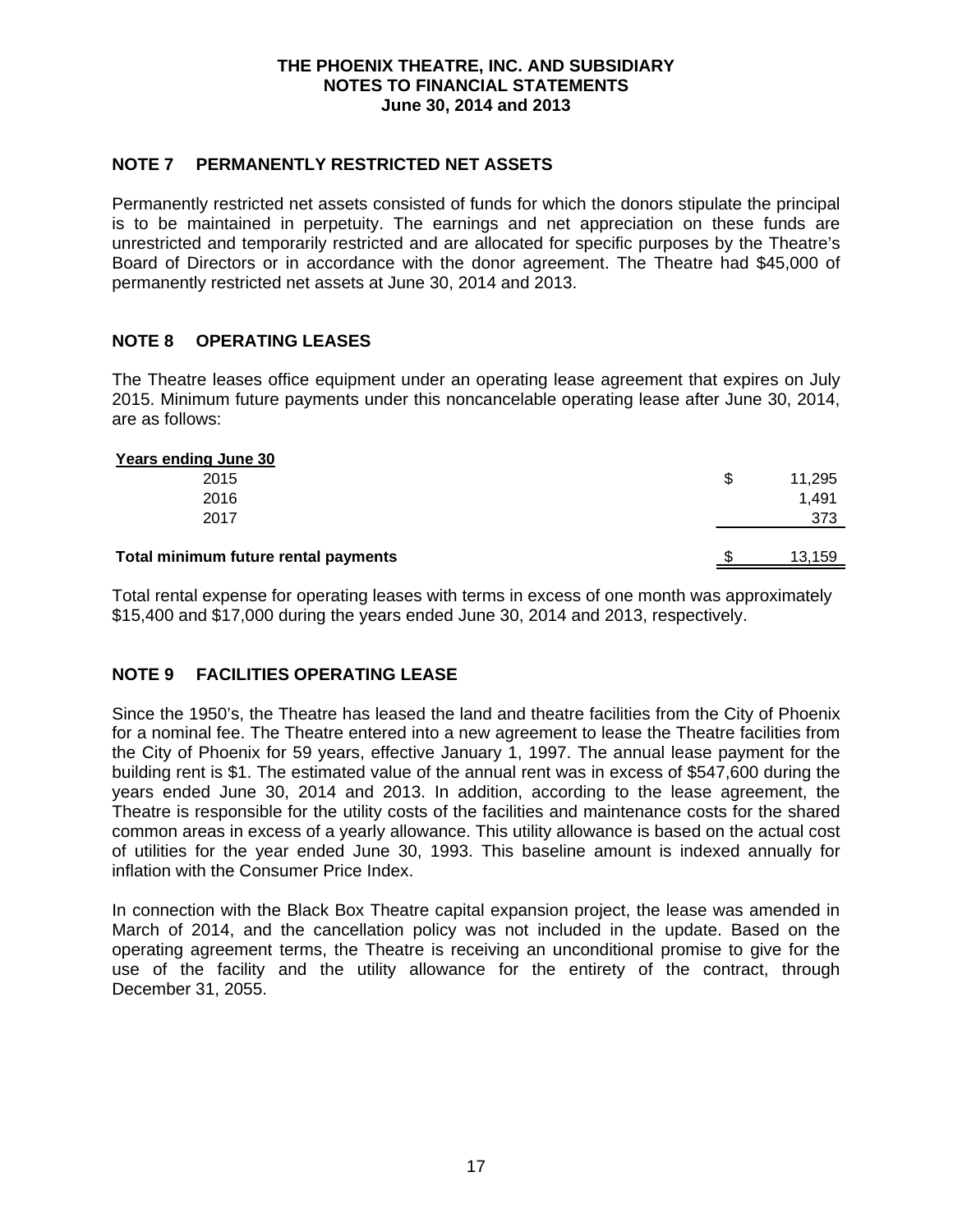# **NOTE 9 FACILITIES OPERATING LEASE (CONTINUED)**

At June 30, the donated facility space and utility allowance receivable consists of the following:

|                                               | 2014                         |                                      |  |  |
|-----------------------------------------------|------------------------------|--------------------------------------|--|--|
|                                               | <b>Donated</b>               | <b>Utility</b><br><b>Allowance</b>   |  |  |
|                                               | <b>Facility Space</b>        |                                      |  |  |
|                                               | <b>Receivable</b>            | <b>Receivable</b>                    |  |  |
| Receivable amount before unamortized discount | \$<br>22,999,200             | \$<br>2,878,974                      |  |  |
| Less unamortized discount                     | (10, 646, 558)               | (1,332,706)                          |  |  |
| Total                                         | \$<br>12,352,642             | $\sqrt[6]{\frac{1}{2}}$<br>1,546,268 |  |  |
| Amounts due in:                               |                              |                                      |  |  |
| Less than one year                            | \$<br>547,600                | \$<br>68,547                         |  |  |
| Over one year                                 | 22,451,600                   | 2,810,427                            |  |  |
| Total                                         | \$<br>22,999,200             | \$<br>2,878,974                      |  |  |
|                                               | 2013                         |                                      |  |  |
|                                               |                              |                                      |  |  |
|                                               | <b>Donated</b>               | <b>Utility</b>                       |  |  |
|                                               | <b>Facility Space</b>        | <b>Allowance</b>                     |  |  |
|                                               | <b>Receivable</b>            | <b>Receivable</b>                    |  |  |
| Receivable amount before unamortized discount | \$                           |                                      |  |  |
| Less unamortized discount                     | 3,264,000                    | \$<br>376,600                        |  |  |
| Total                                         | (119,326)<br>\$<br>3,144,674 | (14, 733)<br>\$<br>361,867           |  |  |
| Amounts due in:                               |                              |                                      |  |  |
|                                               | \$<br>693,728                | \$                                   |  |  |
| Less than one year<br>One to five years       | 2,570,272                    | 70,934<br>305,666                    |  |  |

## **NOTE 10 EMPLOYEE RETIREMENT PLAN**

During the year ended June 30, 2006, the Theatre adopted a 403(b) retirement plan. All employees of the Theatre are eligible for participation in the plan. The Theatre is not obligated and has elected not to contribute to this plan for the years ended June 30, 2007 through June 30, 2014. The Theatre does not have any unfunded liabilities associated with this retirement plan.